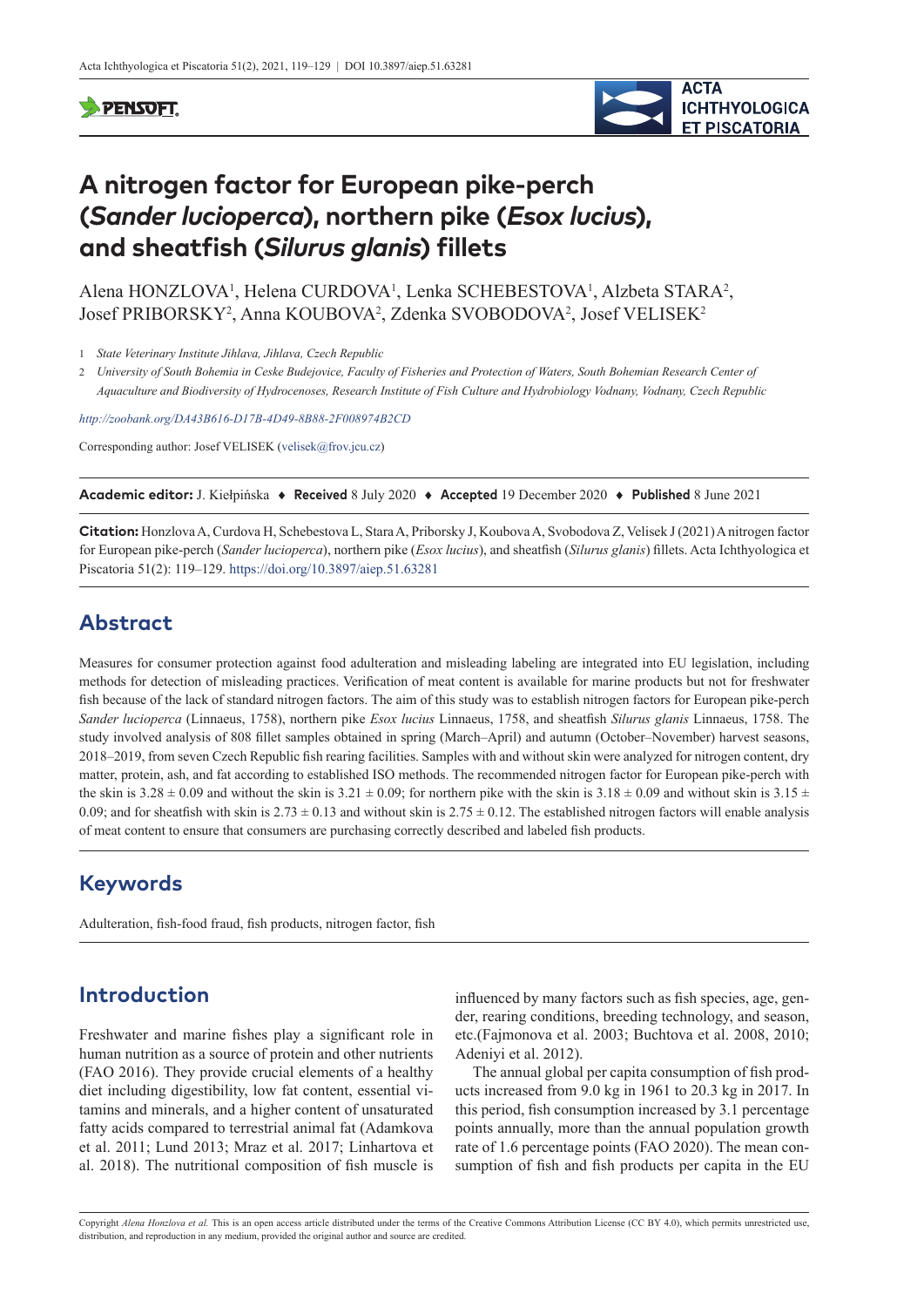was 24.4 kg in 2017 (EC 2020). Variation in consumption among EU countries is significant, which is associated with the eating habits.

Pond fish farming has a long tradition in the Czech Republic, dating to the  $12<sup>th</sup>$  century with the oldest documented pond in Bohemia established in 1115. In the past ten years, the production of freshwater fish in the Czech Republic reached 20 400–21 800 tons per year, of which approximately 10% is represented by processed fish products for foreign and domestic markets (MA 2019).

Some farmed freshwater fish species popular with consumers are among the more costly foodstuffs, motivating fraud among producers. Meat, including fish meat, carries a high potential for economically motivated adulteration (Čížková et al. 2012; Cavin et al. 2018), most commonly consisting of the addition of undeclared substances or their substitution for genuine ingredients (Everstine et al. 2013; Cavin et al. 2018). These illegal practices can endanger the health of consumers. Examples include the addition of melamine to milk powder used for infant formula, Sudan dyes in chili and paprika, the addition of methanol to spirits, the European horsemeat scandal in 2013 or fipronil contamination of eggs. Another example of misleading of consumers can be undeclared added water (Čížková et al. 2012; Cavin et al. 2018; Morin and Lees 2018).

Consumer protection against adulteration and misleading food labeling is contained in EU legislation. Methods for detection of practices misleading the consumer for pork, chicken, and seafoods have been published in European legislation and in standards of Codex Alimentarius. These are primarily procedures to determine meat content or content of absorbed water (EC 2002; CA 2004; EC 2008). The regulation of meat content in farmed freshwater fish products is not possible because of the absence of established species-specific nitrogen content (nitrogen factor) for freshwater fish, with the exception of tilapia (CA 2004).

The aim of this study was to establish nitrogen factors as determined by the Kjeldahl method (ISO 937 1978) within the context of the Codex standard (CA 2004) for European pike-perch *Sander lucioperca* (Linnaeus, 1758); northern pike *Esox lucius* Linnaeus, 1758; and sheatfish, *Silurus glanis* Linnaeus, 1758) the primary predatory fish species farmed and processed in the Czech Republic for commercial markets. The established nitrogen factors have the potential to provide the basis for verifying content of freshwater fish products.

## **Methods**

### **Experimental animals and experimental protocol**

One-hundred-three market-size European pike-perch (385–2025 g weight) were obtained from five Czech aquaculture facilities: The University of South Bohemia in Ceske Budejovice, Faculty of Fisheries and Protection of Waters (FFPW USB), Vodnany, and the Blatna, Hodonin, Klatovy, and Lnare fisheries. Two-hundred-seven market-size northern pike (445–3980 g) were obtained from seven Czech aquaculture facilities: FFPW USB and the Chlumec nad Cidlinou, Blatna, Hodonin, Klatovy, Lnare, and Tabor fisheries. Ninety-four market-size sheatfish (505–9265 g) were obtained from FFPW USB and the Chlumec nad Cidlinou, Blatna, Hodonin, and Klatovy fisheries. The location of the farms is shown in Fig. 1. In order to assess any effect of year, season, and location, fish were collected in the spring (March–April) and autumn (October–November) harvesting seasons in 2018 and 2019. The fish were transported live to the laboratory of the Faculty of Fisheries and Protection of Waters, killed by a blow to the head, weighed, measured, and filleted. Two fillets, one with skin removed, from each fish were individually vacuum packed, immediately frozen, and stored at –32°C until chemical analysis. A total of 808 fillets were chemically analyzed.

The study was conducted according to the principles of the Ethical Committee for the Protection of Animals in Research of the University of South Bohemia, Faculty of Fisheries and Protection of Waters, Vodnany.

### **Chemical analysis**

Samples of fish fillets with and without skin were analyzed for dry matter, protein, fat, and ash. After partial thawing to avoid loss of water and soluble protein fractions, samples were homogenized by grinding on the knife mill PULVERISETTE 11 (FRITSCH GmbH, Germany).

The determination of percentage of dry matter was based on the standard method ISO 1442 (1997). The homogenized samples were dried with sand up to constant weight at  $103 \pm 2$ °C in the laboratory oven Memmert UE 500 (Memmert GmbH + Co. KG, Germany).

The determination of ash content was based on the standard ISO 936 (1998). The homogenized samples were burned in muffle furnace Nabertherm A11/HR (Nabertherm GmbH, Germany) at  $550 \pm 25^{\circ}$ C to a greyish-white color of ash.

Total fat content was assessed based on the standard ISO 1443 (1973). The homogenized samples were hy-



**Figure 1.** Map of the Czech Republic showing location of aquaculture facilities.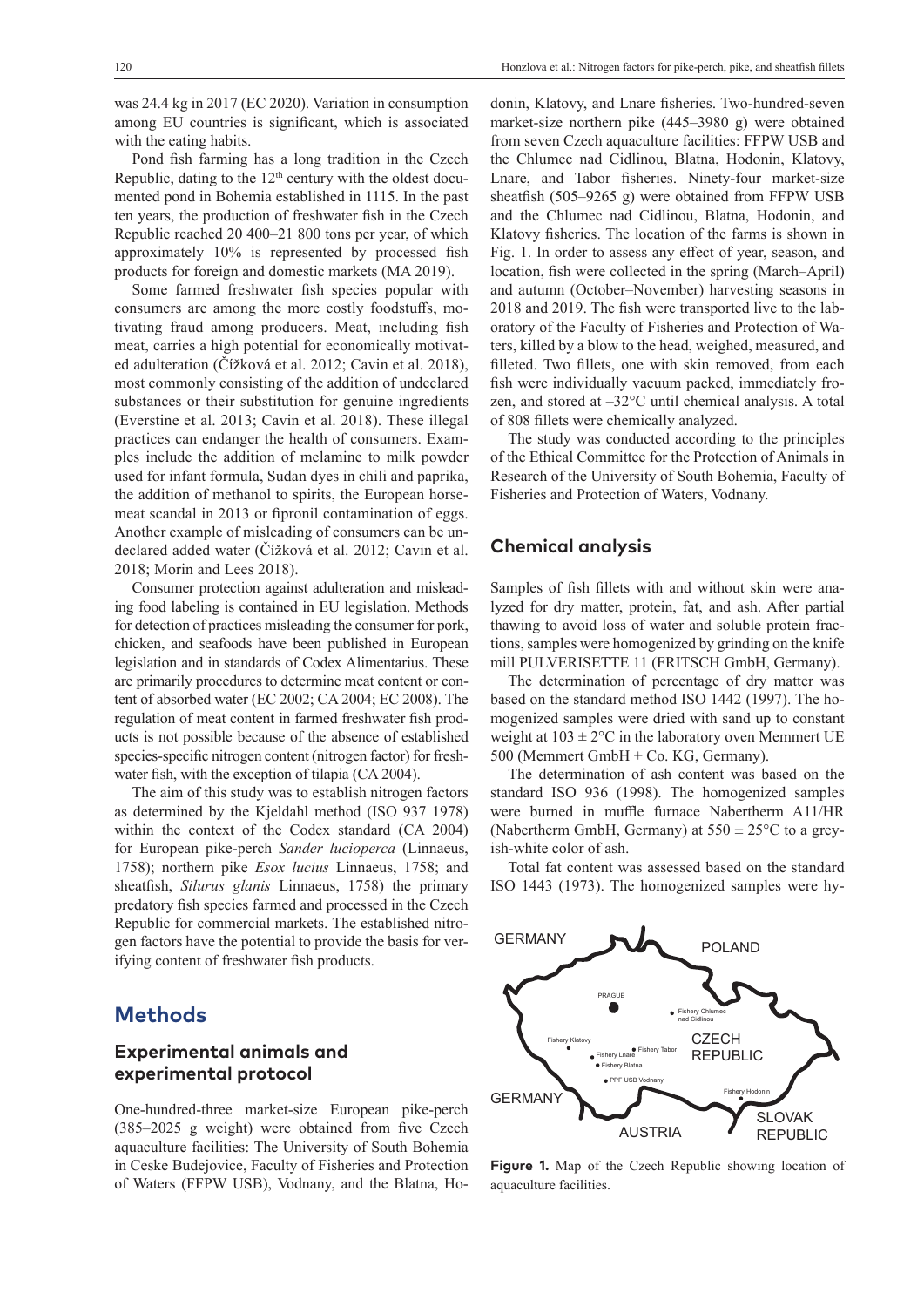drolyzed by hydrochloric acid, and fat was extracted by light petroleum in the SOXTEC 2050 (FOSS Headquarters, Denmark).

The determination of protein content used the Kjeldahl method based on the standard method ISO 937 (1978). The homogenized samples were digested by sulfuric acid and a catalyzer in the digestion unit KjelROC Digestor 20 (OPSIS AB, Sweden) at  $420 \pm 10^{\circ}$ C. Organically bound nitrogen was determined on the KJELTEC 8400 with KJELTEC sampler 8420 (FOSS Headquarters, Denmark). The coefficient 6.25, the conversion factor for meat, was used for calculation of protein content from the nitrogen content.

Analyses of the dry matter, ash, and total fat were conducted in duplicate, and analysis of protein was performed in triplicate for each sample.

#### **Statistical analysis**

Kolmogorov–Smirnov and Bartlett's tests were applied to assess normal distribution data and the homoscedasticity of the variance, respectively. A two-way ANOVA with a subsequent Tukey's test was performed to test the effects of season, weight of fish, place of rearing, and the difference between fillets with and without skin. The significance level was set at *P* < 0.05. Data were expressed as mean  $\pm$  SD (minimum–maximum). The analysis was performed using STATISTICA v.12.0 for Windows (STATSOFT, Inc.).

Principal component analysis (PCA) of the nitrogen and fat content in fillets with and without skin as response values was applied to describe differences in fish samples from different locations. The analysis was complemented with a redundancy analysis (RDA) with whole fish weight as an independent explanatory variable. The ordination plots were produced using Canoco for Windows v.5.10 (Biometris, The Netherlands and P. Šmilauer, Czech Republic).

### **Results**

#### **European pike-perch**

The basic composition of fillets with and without skin of European pike-perch is given in Table 1. Dry matter content was significantly lower  $(P < 0.01)$  in European pikeperch fillets without skin from Lnare (spring 2019, 21.40  $\pm$  0.81), Hodonin (spring 2019, 21.46  $\pm$  0.31 and autumn 2019, 21.49  $\pm$  0.29) and Klatovy (autumn 2018, 21.24  $\pm$ 0.73) fisheries compared to those with skin from Blatna in autumn 2018 (23.18  $\pm$  0.42) and autumn 2019 (23.07  $\pm$  0.46). We found no significant differences ( $P > 0.05$ ) in dry matter content between European pike-perch fillets with and without skin within a sampling period.

The ash content was significantly lower  $(P < 0.01)$  in European pike-perch fillets with skin from Lnare (spring 2018,  $1.17 \pm 0.04$ ) and Hodonin (spring 2019,  $1.17 \pm 0.04$ )

and fillets without skin from Lnare (spring 2018, 1.20  $\pm$ 0.03; autumn 2018,  $1.20 \pm 0.12$ ; and autumn 2019,  $1.18 \pm 0.03$ 0.05) and Hodonin (spring 2019,  $1.20 \pm 0.03$ ), compared to fillets with  $(1.3 \pm 0.08)$  and without  $(1.38 \pm 0.11)$  skin from Lnare in spring 2019. We found no significant differences  $(P > 0.05)$  in ash content of European pike-perch fillets with and without skin within a sampling period.

The fat content was significantly lower  $(P < 0.01)$  in European pike-perch fillets with  $(0.14 \pm 0.10)$  and without  $(0.15 \pm 0.14)$  skin from Lnare (spring 2018), with skin  $(0.21 \pm 0.04)$  from Blatna (autumn 2019), and without skin  $(0.21 \pm 0.07)$  from Hodonin (autumn 2019) compared to other groups. We found significant differences  $(P < 0.01)$  in fat content of fillets with skin and those without skin in European pike-perch from FFPW USB in spring 2018 (1.37  $\pm$  0.50 and 0.69  $\pm$  0.20), Blatna in autumn 2018 (0.75  $\pm$  0.35 and 0.54  $\pm$  0.26) and 2019 (0.2  $\pm$  0.04 and 0.31  $\pm$  0.11), Klatovy in autumn 2018 (0.73  $\pm$ 0.31 and  $0.56 \pm 0.37$ ), and Hodonin in autumn 2019 (0.28)  $\pm$  0.15 and 0.21  $\pm$  0.07).

We found no significant differences  $(P > 0.05)$  in protein content of European pike-perch from with respect to farm, season, year, or presence of skin.

The nitrogen content was significantly lower ( $P <$ 0.01) in European pike-perch fillets without skin from Hodonin (spring 2019,  $3.13 \pm 0.05$ ) and Klatovy (autumn 2018, 3.05  $\pm$  0.09) than in those fillets with skin from Lnare in autumn 2019 (3.34  $\pm$  0.06) and Blatna in autumn 2018 (3.32  $\pm$  0.06) and 2019 (3.38  $\pm$  0.05). We found no significant differences ( $P > 0.05$ ) in nitrogen content of European pike-perch fillets with and without skin in a single sampling period.

Principal component analysis extracted the first two axes explaining 74.5% of the total variance. It did not explain the differences between functional traits fillets with and without skin, but a negative correlation of nitrogen and fat content with fish weight was revealed (Fig. 2). In the majority of samples of European pikeperch, PCA discriminated along the PC1 axis explaining 44.0% of the total variance in a cluster along the nitrogen gradient. Samples from FFPW USB (spring 2019) and Blatna (autumn 2019) showed a positive correlation of fat with fish weight. Samples from Klatovy (autumn 2018), Lnare (spring 2019), and Hodonin (spring 2019) were inconsistent and negatively correlated with nitrogen content. Redundancy analysis revealed little correlation of fat content with fish weight as an explanatory factor (first canonical axes explained 56.2% of variability, permutation test on all axes: pseudo- $F = 16.3$ ,  $P \le$ 0.002). Weight was not considered the main factor in nitrogen content.

#### **Northern pike**

The basic chemical composition of northern pike fillets with and without skin are given in Table 2. Dry matter content was significantly lower  $(P < 0.01)$  in fillets with and without skin from Chlumec nad Cidlinou (spring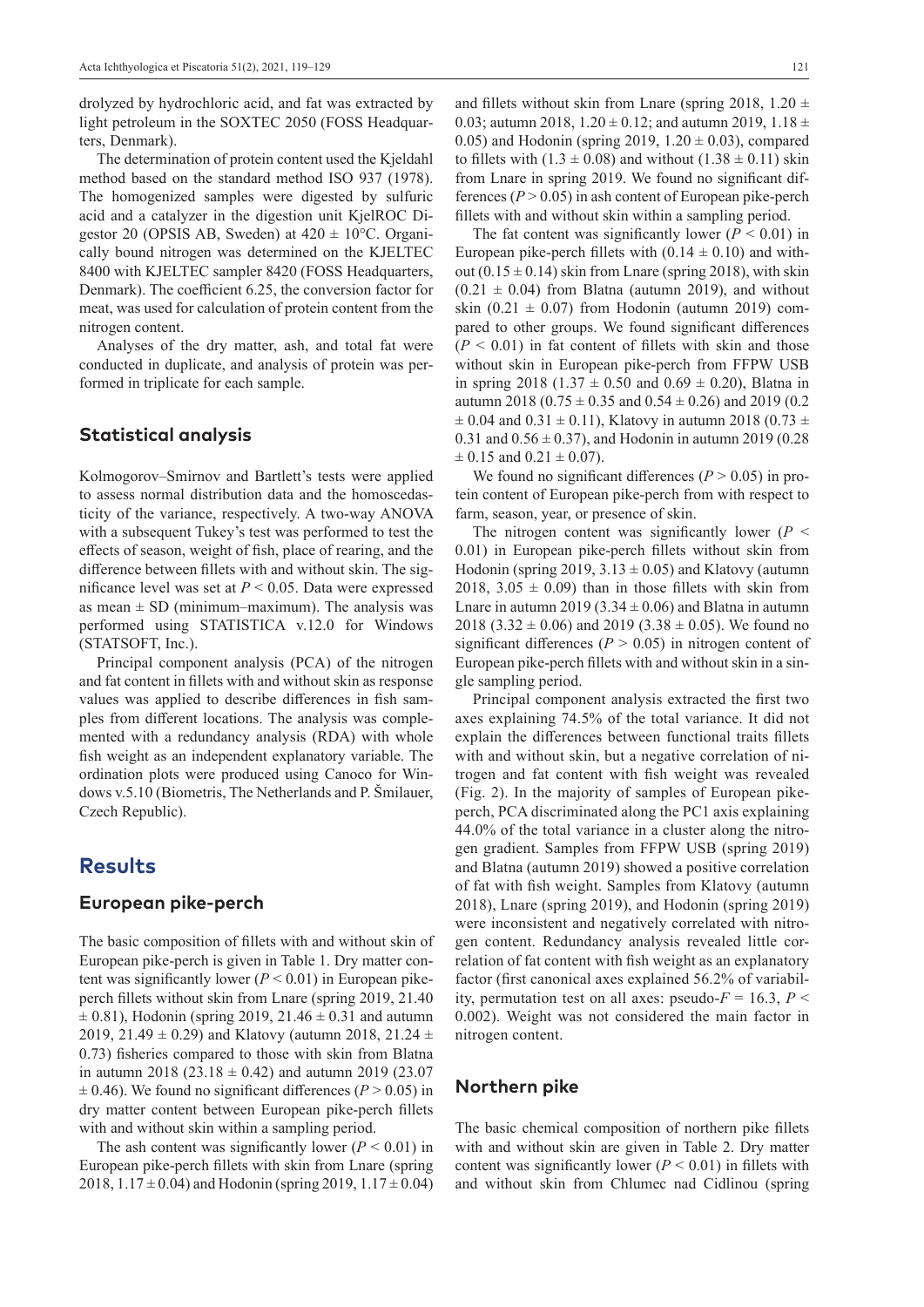| Company         | Year | Season      | Weight [g] $x \pm SD$ | <b>Total length [cm]</b> | <b>Fillet</b> | Dry matter                        | Ash                             | Fat                              | Protein                          | N                               |
|-----------------|------|-------------|-----------------------|--------------------------|---------------|-----------------------------------|---------------------------------|----------------------------------|----------------------------------|---------------------------------|
|                 |      |             | $(min-max)$           | $x \pm SD$ (min-max)     |               | $[g \cdot 100 g^{-1}]$ x $\pm$ SD | $[g \cdot 100 g^{-1}] x \pm$    | $[g \cdot 100 g^{-1}] x \pm$     | $[g \cdot 100 g^{-1}] x \pm SD$  | $[g \cdot 100 g^{-1}] x \pm SD$ |
|                 |      |             |                       |                          |               | $(min-max)$                       | SD (min-max)                    | SD (min-max)                     | $(min-max)$                      | $(min-max)$                     |
| <b>FFPW USB</b> | 2018 | Spring      | $1359.1 \pm 274.9$    | $51.6 \pm 3.1$           | with          | $22.47 \pm 0.33^{ab(A)}$          | $1.35 \pm 0.62^{ab(A)}$         | $1.37 \pm 0.50^{\text{d(C)}}$    | $20.66 \pm 0.35^{\text{a(A)}}$   | $3.30 \pm 0.06^{ab(A)}$         |
| Vodnany         |      |             | $(1015.0 - 2025.0)$   | $(48.0 - 57.0)$          | skin          | $(21.77 - 22.94)$                 | $(1.07 - 3.21)$                 | $(0.83 - 2.59)$                  | $(20.18 - 21.47)$                | $(3.23 - 3.43)$                 |
|                 |      |             |                       |                          | without       | $21.86 \pm 0.27^{ab(A)}$          | $1.26 \pm 0.06^{ab(A)}$         | $0.69 \pm 0.20^{\circ(B)^*}$     | $20.22 \pm 0.27^{\text{a(A)}}$   | $3.23 \pm 0.03^{ab(A)}$         |
|                 |      |             |                       |                          | skin          | $(19.89 - 20.58)$                 | $(1.16 - 1.40)$                 | $(0.24 - 0.97)$                  | $(21.28 - 22.27)$                | $(3.18 - 3.29)$                 |
|                 | 2019 | Spring      | $563.0 \pm 119.6$     | $39.1 \pm 2.4$           | with          | $22.64 \pm 0.26^{ab(A)}$          | $1.25 \pm 0.04^{ab(A)}$         | $0.33 \pm 0.08^{b(A)}$           | $20.68 \pm 0.27$ <sup>a(A)</sup> | $3.31 \pm 0.04^{ab(A)}$         |
|                 |      |             | $(435.0 - 805.0)$     | $(36.5 - 44.0)$          | skin          | $(22.36 - 23.17)$                 | $(1.21 - 1.32)$                 | $(0.17 - 0.42)$                  | $(20.16 - 21.07)$                | $(3.23 - 3.37)$                 |
|                 |      |             |                       |                          | without       | $22.26 \pm 0.15^{ab(A)}$          | $1.24 \pm 0.03^{ab(A)}$         | $0.37 \pm 0.10^{b(A)}$           | $20.37 \pm 0.25$ <sup>a(A)</sup> | $3.26 \pm 0.04^{ab(A)}$         |
|                 |      |             |                       |                          | skin          | $(21.99 - 22.46)$                 | $(1.20 - 1.31)$                 | $(0.16 - 0.52)$                  | $(19.99 - 20.89)$                | $(3.20 - 3.34)$                 |
| Fishery         | 2018 | Spring      | $437.5 \pm 98.9$      | $35.8 \pm 2.1$           | with          | $21.72 \pm 0.33^{ab(A)}$          | $1.17 \pm 0.04^{\text{a(A)}}$   | $0.14 \pm 0.10^{a(A)}$           | $20.38 \pm 0.39^{\text{a(A)}}$   | $3.26 \pm 0.06^{ab(A)}$         |
| Lnare           |      |             | $(330.0 - 660.0)$     | $(36.5 - 44.0)$          | skin          | $(21.33 - 22.30)$                 | $(1.11-1.24)$                   | $(0.02 - 0.40)$                  | $(19.78 - 21.08)$                | $(3.16 - 3.37)$                 |
|                 |      |             |                       |                          | without       | $21.73 \pm 0.25^{ab(A)}$          | $1.20 \pm 0.03^{\text{a(A)}}$   | $0.15 \pm 0.14^{\text{a(A)}}$    | $20.37 \pm 0.31$ <sup>a(A)</sup> | $3.26 \pm 0.05^{ab(A)}$         |
|                 |      |             |                       |                          | skin          | $(21.14 - 22.00)$                 | $(1.13 - 1.24)$                 | $(0.05 - 0.57)$                  | $(19.76 - 20.81)$                | $(3.16 - 3.33)$                 |
|                 |      | Autumn      | $722.0 \pm 78.0$      | $42.3 \pm 1.0$           | with          | $22.46 \pm 0.54^{ab(A)}$          | $1.27 \pm 0.04^{\text{ab(AB)}}$ | $0.44 \pm 0.43^{b(B)}$           | $20.48 \pm 0.58^{\text{a(A)}}$   | $3.28 \pm 0.09^{ab(A)}$         |
|                 |      |             | $(605.0 - 850.0)$     | $(40.5 - 43.5)$          | skin          | $(20.95 - 22.98)$                 | $(1.17 - 1.31)$                 | $(0.16 - 1.67)$                  | $(19.00 - 21.00)$                | $(3.04 - 3.36)$                 |
|                 |      |             |                       |                          | without       | $21.79 \pm 0.56^{ab(A)}$          | $1.20 \pm 0.12^{\text{a(A)}}$   | $0.29 \pm 0.18^{b(B)}$           | $19.77 \pm 0.47$ <sup>a(A)</sup> | $3.17 \pm 0.07^{ab(A)}$         |
|                 |      |             |                       |                          | skin          | $(20.49 - 22.44)$                 | $(0.95 - 1.48)$                 | $(0.12 - 0.76)$                  | $(18.67 - 20.27)$                | $(2.99 - 3.24)$                 |
|                 | 2019 | Spring      | $562.0 \pm 43.6$      | $38.1 \pm 1.4$           | with          | $21.91 \pm 0.59^{ab(A)}$          | $1.37 \pm 0.08^{b(B)}$          | $0.47 \pm 0.19^{b(B)}$           | $20.18 \pm 0.41^{\text{a(A)}}$   | $3.23 \pm 0.07^{ab(A)}$         |
|                 |      |             | $(500.0 - 650.0)$     | $(36.5 - 41.0)$          | skin          | $(20.62 - 22.92)$                 | $(1.23 - 1.47)$                 | $(0.32 - 0.89)$                  | $(19.49 - 20.74)$                | $(3.12 - 3.32)$                 |
|                 |      |             |                       |                          | without       | $21.40 \pm 0.81^{\text{a(A)}}$    | $1.38 \pm 0.11^{b(B)}$          | $0.48 \pm 0.25^{b(B)}$           | $19.75 \pm 0.57^{\text{a(A)}}$   | $3.17 \pm 0.09^{ab(A)}$         |
|                 |      |             |                       |                          | skin          | $(19.52 - 22.82)$                 | $(1.14 - 1.50)$                 | $(0.26 - 1.13)$                  | $(18.30 - 20.33)$                | $(2.93 - 3.25)$                 |
|                 |      | Autumn      | $1044.5 \pm 146.0$    | $46.2 \pm 2.2$           | with          | $22.71 \pm 0.71^{ab(A)}$          | $1.22 \pm 0.04^{ab(AB)}$        | $0.41 \pm 0.14^{b(B)}$           | $20.90 \pm 0.39^{\text{a(A)}}$   | $3.34 \pm 0.06^{b(A)}$          |
|                 |      |             | $(805.0 - 1305.0)$    | $(43.0 - 48.5)$          | skin          | $(21.03 - 23.63)$                 | $(1.13 - 1.30)$                 | $(0.20 - 0.63)$                  | $(20.19 - 21.60)$                | $(3.23 - 3.46)$                 |
|                 |      |             |                       |                          | without       | $22.34 \pm 0.68^{ab(A)}$          | $1.18 \pm 0.05^{a(A)}$          | $0.34 \pm 0.14^{b(B)}$           | $20.44 \pm 0.31^{\text{a(A)}}$   | $3.27 \pm 0.05^{ab(A)}$         |
|                 |      |             |                       |                          | skin          | $(20.80 - 23.16)$                 | $(1.10 - 1.29)$                 | $(0.17 - 0.56)$                  | $(19.75 - 20.96)$                | $(3.16 - 3.35)$                 |
| Fishery         |      | 2018 Autumn | $1230.0 \pm 309.2$    | $47.3 \pm 3.4$           | with          | $23.18 \pm 0.42^{b(A)}$           | $1.23 \pm 0.09^{ab(A)}$         | $0.75 \pm 0.35^{\circ (C)}$      | $20.73 \pm 0.40^{\text{a(A)}}$   | $3.32 \pm 0.06^{b(A)}$          |
| Blatna          |      |             | $(765.0 - 1780.0)$    | $(42.0 - 53.5)$          | skin          | $(22.55 - 23.77)$                 | $(1.16 - 1.47)$                 | $(0.26 - 1.36)$                  | $(20.03 - 21.60)$                | $(3.20 - 3.46)$                 |
|                 |      |             |                       |                          | without       | $22.54 \pm 0.42^{ab(A)}$          | $1.28 \pm 0.07^{ab(A)}$         | $0.54 \pm 0.26^{\mathrm{b(B)}*}$ | $20.21 \pm 0.30^{\text{a(A)}}$   | $3.23 \pm 0.05^{ab(A)}$         |
|                 |      |             |                       |                          | skin          | $(22.04 - 23.28)$                 | $(1.20 - 1.48)$                 | $(0.24 - 1.11)$                  | $(19.86 - 20.78)$                | $(3.18 - 3.33)$                 |
|                 | 2019 | Autumn      | $627.5 \pm 97.8$      | $39.1 \pm 2.8$           | with          | $23.07 \pm 0.46^{b(A)}$           | $1.30 \pm 0.04^{ab(A)}$         | $0.21 \pm 0.04^{\text{a(A)}*}$   | $21.12 \pm 0.29^{\text{a(A)}}$   | $3.38 \pm 0.05^{b(A)}$          |
|                 |      |             | $(385.0 - 815.0)$     | $(32.0 - 48.0)$          | skin          | $(22.31 - 23.28)$                 | $(1.23 - 1.35)$                 | $(0.04 - 0.37)$                  | $(20.69 - 21.67)$                | $(3.31 - 3.47)$                 |
|                 |      |             |                       |                          | without       | $22.66 \pm 0.43^{ab(A)}$          | $1.25 \pm 0.06^{ab(A)}$         | $0.31 \pm 0.11^{b(B)}$           | $20.63 \pm 0.22^{\text{a(A)}}$   | $3.30 \pm 0.04^{ab(A)}$         |
|                 |      |             |                       |                          | skin          | $(21.89 - 23.28)$                 | $(1.17-1.35)$                   | $(0.12 - 0.48)$                  | $(20.33 - 21.06)$                | $(3.25 - 3.37)$                 |
| Fishery         | 2019 | Spring      | $1210.0 \pm 386.9$    | $49.3 \pm 4.8$           | with          | $22.04 \pm 0.19^{ab(A)}$          | $1.17 \pm 0.04^{\text{a(A)}}$   | $0.39 \pm 0.18^{b(B)}$           | $20.50 \pm 0.38^{\text{a(A)}}$   | $3.28 \pm 0.06^{ab(A)}$         |
| Hodonin         |      |             | $(660.0 - 1780.0)$    | $(41.0 - 54.5)$          | skin          | $(21.72 - 22.30)$                 | $(1.11 - 1.22)$                 | $(0.21 - 0.72)$                  | $(20.03 - 20.92)$                | $(3.20 - 3.35)$                 |
|                 |      |             |                       |                          | without       | $21.46 \pm 0.31$ <sup>a(A)</sup>  | $1.20 \pm 0.03^{\text{a(A)}}$   | $0.26 \pm 0.08^{b(B)}$           | $19.59 \pm 0.33$ <sup>a(A)</sup> | $3.13 \pm 0.05$ <sup>a(A)</sup> |
|                 |      |             |                       |                          | skin          | $(20.91 - 21.84)$                 | $(1.15 - 1.24)$                 | $(0.14 - 0.38)$                  | $(19.29 - 20.22)$                | $(3.09 - 3.24)$                 |
|                 |      | Autumn      | $1053.8 \pm 112.0$    | $46.3 \pm 0.9$           | with          | $21.97 \pm 0.35^{ab(A)}$          | $1.24 \pm 0.07^{ab(A)}$         | $0.28 \pm 0.15^{b(B)}$           | $20.44 \pm 0.35^{\text{a(A)}}$   | $3.27 \pm 0.06^{ab(A)}$         |
|                 |      |             | $(910.0 - 1270.0)$    | $(45.0 - 48.0)$          | skin          | $(21.45 - 22.55)$                 | $(1.11-1.30)$                   | $(0.05 - 0.60)$                  | $(19.86 - 21.03)$                | $(3.18 - 3.36)$                 |
|                 |      |             |                       |                          | without       | $21.49 \pm 0.29^{\text{a(A)}}$    | $1.27 \pm 0.06^{ab(A)}$         | $0.21 \pm 0.07^{\text{a(A)}*}$   | $19.83 \pm 0.14^{\text{a(A)}}$   | $3.17 \pm 0.02^{ab(A)}$         |
|                 |      |             |                       |                          | skin          | $(21.12 - 22.0)$                  | $(1.16 - 1.36)$                 | $(0.10 - 0.29)$                  | $(19.57 - 20.03)$                | $(3.13 - 3.20)$                 |
| Fishery         |      | 2018 Autumn | $1292.0 \pm 128.6$    | $49.3 \pm 2.1$           | with          | $21.76 \pm 0.72^{ab(A)}$          | $1.22 \pm 0.11^{ab(A)}$         | $0.73 \pm 0.31^{\circ (B)}$      | $19.61 \pm 0.61^{a(A)}$          | $3.17 \pm 0.10^{ab(A)}$         |
| Klatovy         |      |             | $(1150.0 - 1535.0)$   | $(46.5 - 53.0)$          | skin          | $(20.71 - 22.83)$                 | $(1.05-1.43)$                   | $(0.1 - 1.37)$                   | $(18.47 - 20.88)$                | $(2.95 - 3.34)$                 |
|                 |      |             |                       |                          | without       | $21.24 \pm 0.73$ <sup>a(A)</sup>  | $1.29 \pm 0.12^{ab(A)}$         | $0.56 \pm 0.37^{\mathrm{b(A)}*}$ | $19.05 \pm 0.58^{\text{a(A)}}$   | $3.05 \pm 0.09^{\text{a(A)}}$   |
|                 |      |             |                       |                          | skin          | $(20.20 - 22.38)$                 | $(1.07-1.49)$                   | $(0.21 - 1.57)$                  | $(18.12 - 19.80)$                | $(2.90 - 3.17)$                 |

**Table 1.** Live weight and length of European pike-perch (*Sander lucioperca*) and chemical composition of fillets with skin and without skin.

Data are mean  $\pm$  standard deviation (minimum value–maximum value),  $n = 10$ . Values with different small letters in superscripts are significantly ( $P < 0.01$ ) different among the locality groups. Values with different capital letters in superscripts are significantly  $(P < 0.01)$  different among the season groups in one locality. \*Denotes significant differences among fillets with skin or fillets without skin values over one sampling  $(P < 0.01)$ .

2018, 21.29  $\pm$  0.65 and 21.39  $\pm$  0.96), Klatovy (autumn 2019, 21.14  $\pm$  0.62 and 21.35  $\pm$  0.78) and Lnare (autumn 2018,  $21.37 \pm 0.92$  and  $21.21 \pm 0.95$ ) compared to those from FFPW USB in spring 2019 (23.47  $\pm$  0.33 and 23.19  $\pm$  0.41) and Tabor in spring 2019 (23.52  $\pm$  0.82 and 23.22  $\pm$  0.74). We found no significant differences ( $P > 0.05$ ) between fillets with skin and those without skin in dry matter at a single sampling time.

The ash content was significantly lower  $(P < 0.01)$  in northern pike fillets with skin  $(1.17 \pm 0.06)$  from Chlumec nad Cidlinou (autumn 2018) and in fillets with (1.13  $\pm$ 0.12) and without  $(1.16 \pm 0.12)$  skin from Lnare (autumn 2019) compared to fillets with skin from FFPW USB in spring  $2018$  (1.52  $\pm$  0.45) and from Tabor in autumn 2018  $(1.42 \pm 0.06)$ . We found no significant differences (*P* > 0.05) in ash content of fillets with and without skin at a single sampling time.

The fat content was significantly lower  $(P < 0.01)$ in northern pike fillets with skin from Klatovy (autumn 2019, 0.28  $\pm$  0.19), Lnare (spring 2018, 0.33  $\pm$  0.19; autumn 2018,  $0.45 \pm 0.20$ ; and autumn 2019,  $0.41 \pm 0.16$ ), and Tabor (spring  $2018$ ,  $0.43 \pm 0.27$ ), and in northern pike fillets without skin from Lnare (autumn 2018,  $0.38 \pm 0.28$ ) and autumn 2019,  $0.44 \pm 0.21$ ) and Klatovy (spring 2018,  $0.39 \pm 0.29$  and autumn 2019,  $0.40 \pm 0.26$ ) compared to other groups. We found significant differences  $(P < 0.01)$ between fillets with skin and fillets without skin in the fat content of northern pike from Klatovy in spring 2018  $(0.64 \pm 0.28$  and  $(0.39 \pm 0.29)$ , Chlumec nad Cidlinou in autumn 2018 (0.68  $\pm$  0.19 and 0.91  $\pm$  0.32) and Fishery Lnare in spring 2018 (0.33  $\pm$  0.19 and 0.63  $\pm$  0.34).

No significant differences  $(P > 0.05)$  were observed in protein content of northern pike fillets with respect to farm, season, year, and presence/absence of skin.

The nitrogen content was significantly lower ( $P \leq$ 0.01) in northern pike fillets with  $(3.08 \pm 0.08)$  and without  $(3.06 \pm 0.06)$  skin from Chlumec nad Cidlinou (spring 2018) and fillets without skin  $(3.06 \pm 0.11)$  from Blatna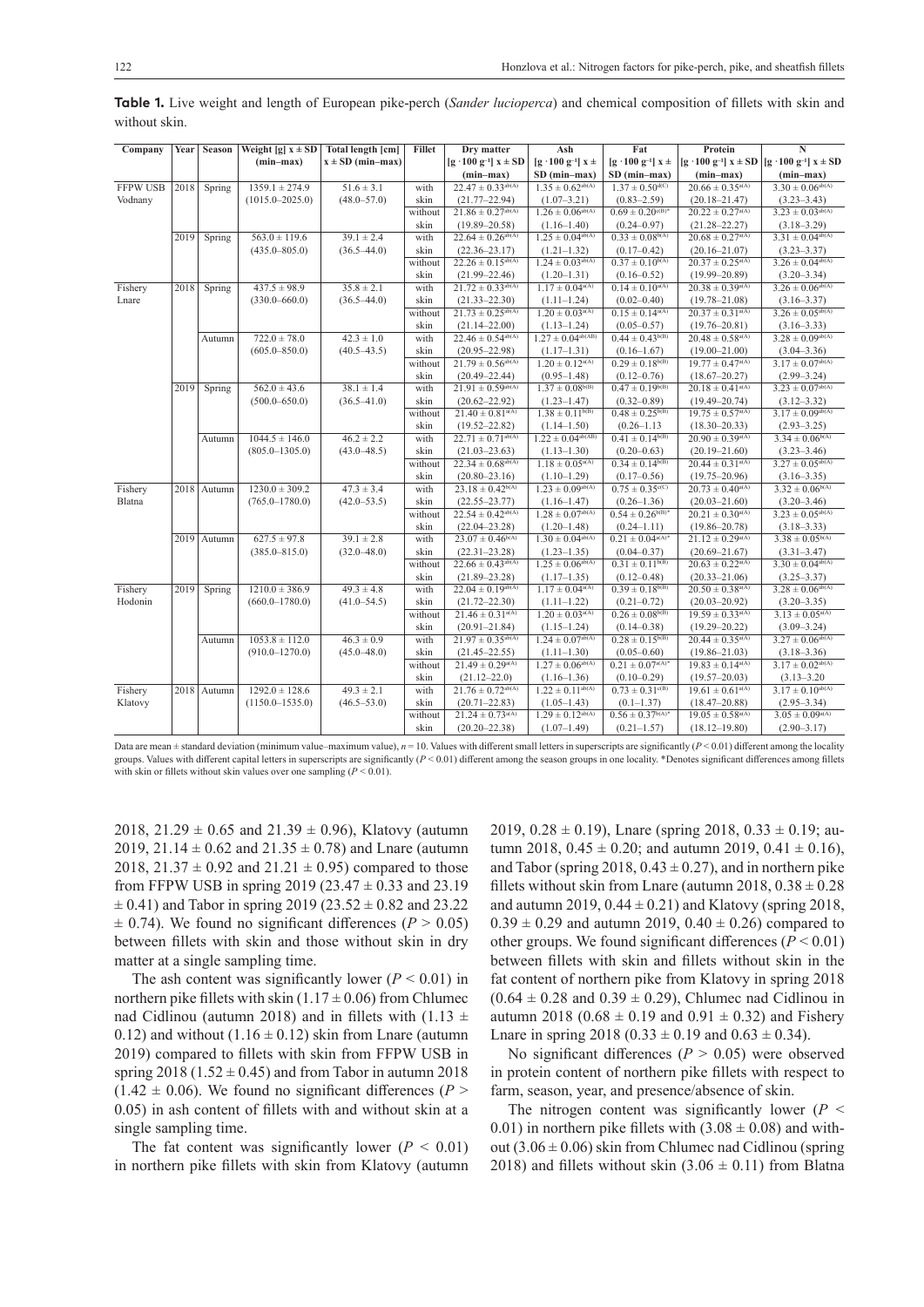

**Figure 2.** Ordination plots of sample distribution after principal component analysis (PCA) of functional traits as response variables (**A**) and redundancy analysis (RDA) (**B**) of functional traits as response variables and weight of European pike-perch, *Sander lucioperca* as explanatory variable. N+skin = nitrogen concentration in fillet with skin, N-skin = nitrogen concentration in fillet without skin, Fat+skin = fat percentage in fillet with skin, Fat-skin = fat percentage in fillet without skin, Weight = body weight of individual fish; abbreviations used in legend:  $S =$  spring sampling,  $A =$  autumn sampling). The length of the arrow reflects the power of the variable to differentiate the samples.

(autumn 2019) compared to fillets with skin from Chlumec nad Cidlinou (autumn 2019,  $3.22 \pm 0.07$ ), Lnare (spring 2018,  $3.23 \pm 0.09$ ), and fillets with and without skin from Tabor (autumn 2018, 3.22  $\pm$  0.03 and 3.22  $\pm$ 0.05 and spring 2019,  $3.25 \pm 0.07$  and  $3.22 \pm 0.07$ ) and Klatovy (spring 2018,  $3.24 \pm 0.07$  and  $3.22 \pm 0.06$ ). We found no significant differences ( $P > 0.05$ ) in nitrogen content of northern pike fillets with and without skin at a single sampling.

The PCA distribution of samples in northern pike did not show separate clusters, and the samples were discriminated against both axes (Fig. 3). The first two axes explained 75.42% of total variance. No association of nitrogen content with farm source or season or in functional traits of fillets with and without skin was observed. The RDA showed that fish weight slightly positively explained the funcional traits (first two canonical axes explained 53.79% of variability, permutation test on all axes, pseudo- $F = 11.5, P \le 0.002$ ).

### **Sheatfish**

The basic chemical composition of sheatfish fillets with and without skin is provided in Table 3. The dry matter content was significantly lower ( $P < 0.01$ ) in sheatfish

fillets with skin from FFPW USB (spring 2018, 19.07  $\pm$ 0.57 and spring 2019, 19.91  $\pm$  0.91), from Blatna (autumn 2018,  $21.97 \pm 0.58$  and autumn 2019,  $20.77 \pm 2.06$ ) and those without skin from FFPW USB (spring 2018,  $18.84 \pm 0.58$ ) and Blatna (autumn 2018, 21.15  $\pm$  0.36 and autumn 2019, 19.86  $\pm$  1.81) compared to the remaining samples. We found significant differences  $(P < 0.01)$  in dry matter of sheatfish fillets with skin and those without from FFPW USB in spring 2019 (19.91  $\pm$  0.91 and 25.64  $\pm$  2.49) and from Chlumec nad Cidlinou in spring 2019  $(30.56 \pm 2.01 \text{ and } 27.25 \pm 2.22).$ 

The ash content was significantly lower  $(P < 0.01)$  in sheatfish fillets without skin from Chlumec nad Cidlinou (spring 2019,  $0.98 \pm 0.07$  and autumn 2019,  $0.97 \pm 0.09$ ), Klatovy (autumn 2019,  $0.98 \pm 0.05$ ), and Hodonin (spring 2019,  $0.98 \pm 0.08$ ) and fillets with skin from Chlumec nad Cidlinou (spring 2019,  $0.90 \pm 0.05$  and autumn 2019,  $0.92 \pm$ 0.06), Blatna (autumn 2019,  $0.95 \pm 0.05$ ), Klatovy (autumn  $2019, 0.92 \pm 0.05$ ), and Hodonin (spring  $2019, 0.92 \pm 0.08$ and autumn 2019,  $0.95 \pm 0.05$ ) compared to sheatfish fillets without skin  $(1.15 \pm 0.05)$  from Blatna in autumn 2018. We found significant differences  $(P < 0.01)$  in ash content of fillets with skin and those without skin from Chlumec nad Cidlinou in spring  $2019 (0.90 \pm 0.05$  and  $0.98 \pm 0.07)$ .

The fat content was significantly lower ( $P < 0.01$ ) in sheatfish fillets with skin from FFPW USB (spring 2018,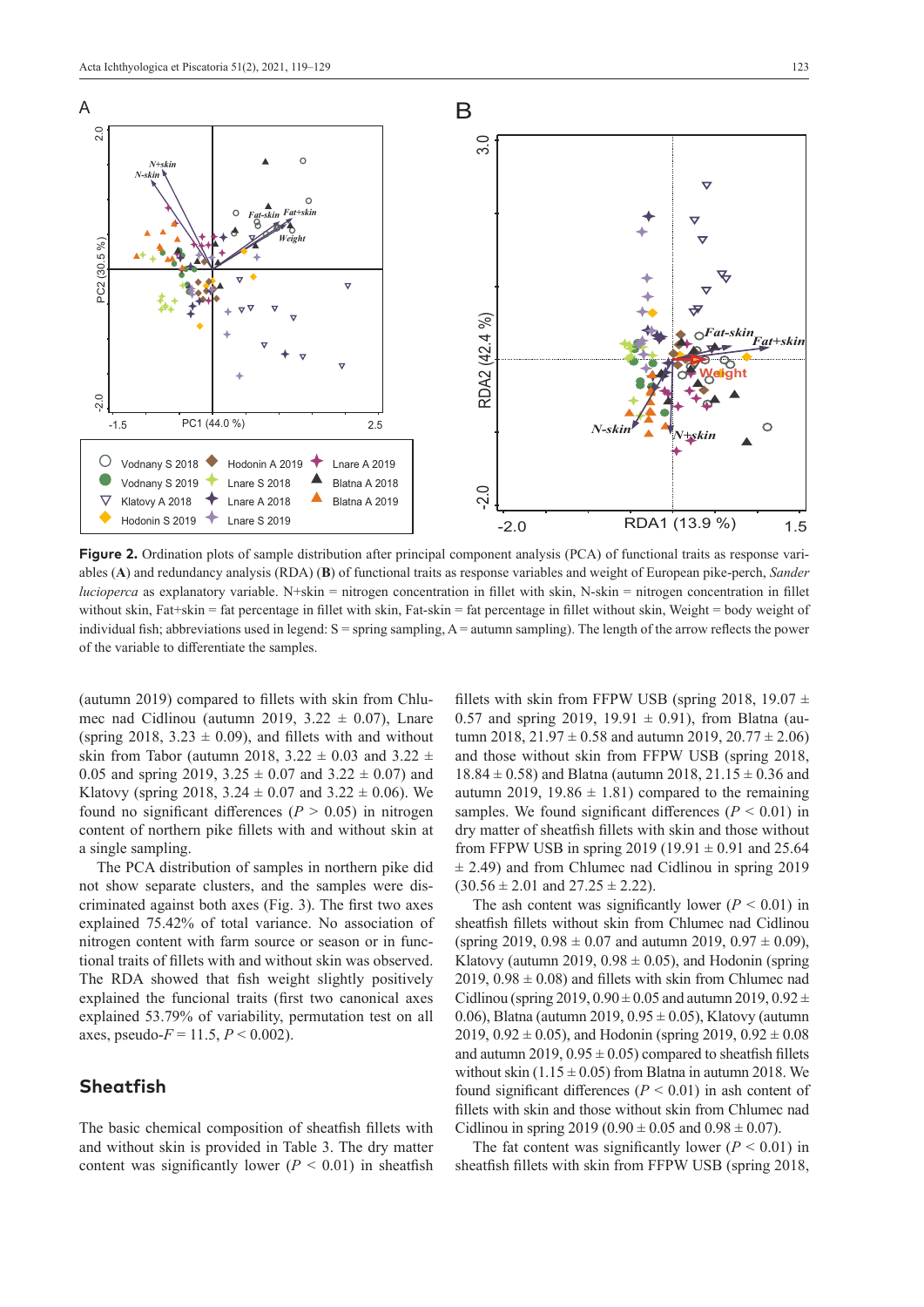|                 | Year | <b>Season</b> | Weight [g] $x \pm SD$   Total length [cm] |                 | Fillet  | Dry matter                                           | Ash                                        | Fat                                                             | Protein                                                         | N                                                 |
|-----------------|------|---------------|-------------------------------------------|-----------------|---------|------------------------------------------------------|--------------------------------------------|-----------------------------------------------------------------|-----------------------------------------------------------------|---------------------------------------------------|
| Company         |      |               |                                           |                 |         |                                                      |                                            |                                                                 |                                                                 |                                                   |
|                 |      |               | $(min-max)$                               | $x \pm SD$      |         | $[g \cdot 100 g^{-1}] x \pm SD$                      |                                            | $[g \cdot 100 g^{-1}] x \pm SD   [g \cdot 100 g^{-1}] x \pm SD$ | $[g \cdot 100 g^{-1}] x \pm SD   [g \cdot 100 g^{-1}] x \pm SD$ |                                                   |
|                 |      |               |                                           | $(min-max)$     |         | $(min-max)$                                          | $(min-max)$                                | $(min-max)$                                                     | $(min-max)$                                                     | $(min-max)$                                       |
| <b>FFPW USB</b> | 2018 | Spring        | $1721.4 \pm 469.1$                        | $63.1 \pm 4.5$  | with    | $21.63 \pm 1.03^{ab(A)}$                             | $1.52 \pm 0.45^{b(A)}$                     | $1.13 \pm 0.63^{\circ(B)}$                                      | $19.73 \pm 0.61$ <sup>a(A)</sup>                                | $3.16 \pm 0.10^{ab(A)}$                           |
| Vodnany         |      |               | $(1260.0 - 2550)$                         | $(59.0 - 74.0)$ | skin    | $(19.79 - 23.36)$                                    | $(1.17 - 2.60)$                            | $(0.49 - 2.61)$                                                 | $(18.59 - 20.52)$                                               | $(2.97 - 3.28)$                                   |
|                 |      |               |                                           |                 | without | $21.78 \pm 1.12^{ab(A)}$                             | $1.30 \pm 0.14^{ab(A)}$                    | $1.18 \pm 0.40^{\circ(B)}$                                      | $19.79 \pm 0.60^{\text{a(A)}}$                                  | $3.17 \pm 0.10^{ab(A)}$                           |
|                 |      |               |                                           |                 | skin    | $(19.84 - 23.59)$                                    | $(1.20 - 1.70)$                            | $(0.67-1.78)$                                                   | $(18.57 - 20.79)$                                               | $(2.97-3.33)$                                     |
|                 | 2019 | Spring        | $1609.0 \pm 473.6$                        | $55.5 \pm 4.0$  | with    | $23.47 \pm 0.33^{b(A)}$                              | $1.27 \pm 0.06^{ab(A)}$                    | $0.72 \pm 0.30^{b(A)}$                                          | $20.12 \pm 0.26$ <sup>a(A)</sup>                                | $3.21 \pm 0.04^{ab(A)}$                           |
|                 |      |               | $(945.0 - 2470.0)$                        | $(48.0 - 60.0)$ | skin    | $(22.84 - 24.05)$                                    | $(1.17-1.40)$                              | $(0.26 - 1.31)$                                                 | $(19.66 - 20.49)$                                               | $(3.15 - 3.28)$                                   |
|                 |      |               |                                           |                 | without | $23.19 \pm 0.41^{b(A)}$                              | $1.31 \pm 0.07^{ab(A)}$                    | $0.59 \pm 0.22^{b(A)}$                                          | $20.00 \pm 0.30^{\text{a(A)}}$                                  | $3.20 \pm 0.05^{\text{ab(A)}}$                    |
|                 |      |               |                                           |                 | skin    | $(22.53 - 23.90)$                                    | $(1.21 - 1.47)$                            | $(0.27 - 0.99)$                                                 | $(19.51 - 20.51)$                                               | $(3.12 - 3.28)$                                   |
| Fishery         | 2018 | Spring        | $1728.5 \pm 464.81$                       | $64.9 \pm 5.5$  | with    | $21.29 \pm 0.65^{\text{a(A)}}$                       | $1.24 \pm 0.15^{ab(A)}$                    | $0.60 \pm 0.36^{b(A)}$                                          | $19.24 \pm 0.48^{\text{a(A)}}$                                  | $3.08 \pm 0.08^{\text{a(A)}}$                     |
| Chlumec nad     |      |               | $(880.0 - 2415.0)$                        | $(53.0 - 72.0)$ | skin    | $(20.30 - 22.33)$                                    | $(1.06 - 1.64)$                            | $(0.18 - 1.48)$                                                 | $(18.21 - 20.03)$                                               | $(2.91 - 3.20)$                                   |
| Cidlinou        |      |               |                                           |                 | without | $21.39 \pm 0.96^{\text{a(A)}}$                       | $1.24 \pm 0.05^{ab(A)}$                    | $0.61 \pm 0.47^{b(A)}$                                          | $19.10 \pm 0.37$ <sup>a(A)</sup>                                | $3.06 \pm 0.06^{a(A)}$                            |
|                 |      |               |                                           |                 | skin    | $(20.27 - 23.40)$                                    | $(1.13 - 1.32)$                            | $(0.06-1.52)$                                                   | $(18.37 - 19.63)$                                               | $(2.94 - 3.14)$                                   |
|                 |      | Autumn        | $1459.0 \pm 457.4$                        | $57.1 \pm 5.9$  | with    | $22.10 \pm 0.55^{\text{ab(A)}}$                      | $1.17 \pm 0.06^{a(A)}$                     | $0.68 \pm 0.19^{\rm b(A)*}$                                     | $19.62 \pm 0.47^{\text{a(A)}}$                                  | $3.14 \pm 0.07^{ab(AB)}$                          |
|                 |      |               | $(530.0 - 2405.0)$                        | $(43.0 - 67.5)$ | skin    | $(20.96 - 22.99)$                                    | $(1.07-1.29)$                              | $(0.39 - 1.08)$                                                 | $(18.65 - 20.34)$                                               | $(2.98 - 3.25)$                                   |
|                 |      |               |                                           |                 | without | $22.24 \pm 0.79^{ab(A)}$                             | $1.24 \pm 0.07^{ab(A)}$                    | $0.91 \pm 0.32^{b(B)}$                                          | $19.51 \pm 0.52^{a(A)}$                                         | $3.12 \pm 0.08^{ab(AB)}$                          |
|                 |      |               |                                           |                 | skin    | $(20.80 - 23.20)$                                    | $(1.14 - 1.34)$                            | $(0.45 - 1.45)$                                                 | $(18.33 - 19.99)$                                               | $(2.93 - 3.20)$                                   |
|                 | 2019 | Spring        | $1125.0 \pm 271.1$                        | $55.0 \pm 4.3$  | with    | $21.92 \pm 0.90^{\rm ab(A)}$                         | $1.34 \pm 0.09^{ab(A)}$                    | $1.02 \pm 0.39^{b(B)}$                                          | $19.56 \pm 0.57^{\text{a(A)}}$                                  | $3.13 \pm 0.09^{\text{ab(AB)}}$                   |
|                 |      |               | $(615.0 - 1545.0)$                        | $(46.0 - 63.0)$ | skin    | $(20.54 - 23.27)$                                    | $(1.28 - 1.61)$                            | $(0.46 - 1.78)$                                                 | $(18.49 - 20.72)$                                               | $(2.96 - 3.31)$                                   |
|                 |      |               |                                           |                 | without | $21.64 \pm 1.02^{ab(A)}$                             | $1.35 \pm 0.07^{ab(A)}$                    | $0.96 \pm 0.38^{b(B)}$                                          | $19.39 \pm 0.58^{\text{a(A)}}$                                  | $3.10 \pm 0.09^{ab(AB)}$                          |
|                 |      |               |                                           |                 | skin    | $(20.00 - 23.24)$                                    | $(1.26 - 1.51)$                            | $(0.48 - 1.77)$                                                 | $(18.38 - 20.64)$                                               | $(2.94 - 3.30)$                                   |
|                 |      | Autumn        | $1653.5 \pm 278.5$                        | $59.5 \pm 3.6$  | with    | $22.51 \pm 0.51^{\rm ab(A)}$                         | $1.24 \pm 0.02^{ab(A)}$                    | $0.59 \pm 0.20^{b(A)}$                                          | $20.13 \pm 0.42$ <sup>a(A)</sup>                                | $3.22 \pm 0.07^{b(B)}$                            |
|                 |      |               | $(1240.0 - 2075.0)$                       | $(54.5 - 66.0)$ | skin    | $(21.55 - 23.00)$                                    | $(1.21 - 1.28)$                            | $(0.25 - 0.95)$                                                 | $(19.34 - 20.59)$                                               | $(3.09 - 3.29)$                                   |
|                 |      |               |                                           |                 | without | $22.62 \pm 0.54^{\rm ab(A)}$                         | $1.29 \pm 0.04^{ab(A)}$                    | $0.65 \pm 0.26^{b(A)}$                                          | $20.00 \pm 0.27$ <sup>a(A)</sup>                                | $3.20 \pm 0.04^{\text{ab(AB)}}$                   |
|                 |      |               |                                           |                 |         |                                                      |                                            |                                                                 |                                                                 |                                                   |
|                 |      |               | $1143.3 \pm 361.2$                        | $54.7 \pm 4.4$  | skin    | $(21.72 - 23.44)$<br>$22.77 \pm 0.41^{\text{ab(A)}}$ | $(1.23 - 1.35)$<br>$1.33 \pm 0.10^{ab(A)}$ | $(0.38 - 1.05)$<br>$0.67 \pm 0.20^{b(A)}$                       | $(19.49 - 20.54)$<br>$20.03 \pm 0.26$ <sup>a(A)</sup>           | $(3.12 - 3.29)$<br>$3.20 \pm 0.04^{\text{ab(A)}}$ |
| Fishery Blatna  | 2018 | Autumn        |                                           |                 | with    |                                                      |                                            |                                                                 |                                                                 |                                                   |
|                 |      |               | $(685.0 - 1820.0)$                        | $(46.5 - 60.0)$ | skin    | $(22.12 - 23.45)$                                    | $(1.33 - 1.52)$                            | $(0.38 - 1.01)$                                                 | $(19.60 - 20.32)$                                               | $(3.14 - 3.25)$                                   |
|                 |      |               |                                           |                 | without | $22.68 \pm 0.43^{\text{ab(A)}}$                      | $1.37 \pm 0.10^{ab(A)}$                    | $0.71 \pm 0.38^{b(A)}$                                          | $19.87 \pm 0.18^{a(A)}$                                         | $3.18 \pm 0.03^{ab(A)}$                           |
|                 |      |               |                                           |                 | skin    | $(21.99 - 23.31)$                                    | $(1.20 - 1.55)$                            | $(0.14 - 1.33)$                                                 | $(19.60 - 20.12)$                                               | $(3.14 - 3.22)$                                   |
|                 | 2019 | Autumn        | $1141.5 \pm 322.9$                        | $56.4 \pm 4.31$ | with    | $21.50 \pm 0.78^{\text{ab(A)}}$                      | $1.21 \pm 0.04^{\text{ab(A)}}$             | $0.65 \pm 0.29^{\rm b(A)}$                                      | $19.35 \pm 0.70^{\text{a(A)}}$                                  | $3.10 \pm 0.11^{ab(A)}$                           |
|                 |      |               | $(675.0 - 1850.0)$                        | $(48.5 - 64.0)$ | skin    | $(19.47 - 22.57)$                                    | $(1.14 - 1.27)$                            | $(0.17-1.06)$                                                   | $(18.13 - 20.67)$                                               | $(2.90 - 3.31)$                                   |
|                 |      |               |                                           |                 | without | $21.60 \pm 0.95^{ab(A)}$                             | $1.28 \pm 0.05^{ab(A)}$                    | $0.80 \pm 0.42^{b(A)}$                                          | $19.13 \pm 0.65^{a(A)}$                                         | $3.06 \pm 0.11^{\text{a(A)}}$                     |
|                 |      |               |                                           |                 | skin    | $(19.11 - 22.76)$                                    | $(1.22 - 1.38)$                            | $(0.25 - 1.88)$                                                 | $(17.66 - 19.69)$                                               | $(2.83 - 3.15)$                                   |
| Fishery         | 2019 | Spring        | $1378.0 \pm 384.2$                        | $59.3 \pm 5.8$  | with    | $21.83 \pm 0.70^{\rm ab(A)}$                         | $1.28 \pm 0.05^{\text{ab(A)}}$             | $0.62 \pm 0.19^{b(B)}$                                          | $19.74 \pm 0.77$ <sup>a(A)</sup>                                | $3.16 \pm 0.12^{ab(A)}$                           |
| Hodonin         |      |               | $(865.0 - 2030.0)$                        | $(50.5 - 68.5)$ | skin    | $(20.55 - 22.87)$                                    | $(1.20 - 1.36)$                            | $(0.21 - 0.88)$                                                 | $(18.16 - 21.03)$                                               | $(2.91 - 3.36)$                                   |
|                 |      |               |                                           |                 | without | $21.62 \pm 0.59^{\rm ab(A)}$                         | $1.28 \pm 0.06^{ab(A)}$                    | $0.53 \pm 0.22^{b(B)}$                                          | $19.43 \pm 0.61$ <sup>a(A)</sup>                                | $3.11 \pm 0.10^{ab(A)}$                           |
|                 |      |               |                                           |                 | skin    | $(20.30 - 22.19)$                                    | $(1.19 - 1.38)$                            | $(0.24 - 1.05)$                                                 | $(18.21 - 20.33)$                                               | $(2.91 - 3.26)$                                   |
|                 |      | Autumn        | $1450.6 \pm 240.0$                        | $59.8 \pm 4.4$  | with    | $21.79 \pm 0.60^{ab(A)}$                             | $1.31 \pm 0.04^{ab(A)}$                    | $0.34 \pm 0.14^{\text{a(A)}*}$                                  | $20.23 \pm 0.68^{\text{a(A)}}$                                  | $3.24 \pm 0.11^{b(A)}$                            |
|                 |      |               | $(1075.0 - 1790.0)$                       | $(52.0 - 67.5)$ | skin    | $(20.62 - 22.58)$                                    | $(1.27-1.42)$                              | $(0.11 - 0.57)$                                                 | $(18.65 - 20.83)$                                               | $(2.98 - 3.33)$                                   |
|                 |      |               |                                           |                 | without | $22.05 \pm 0.81^{ab(A)}$                             | $1.39 \pm 0.05^{ab(A)}$                    | $0.56 \pm 0.29^{b(B)}$                                          | $20.00 \pm 0.61$ <sup>a(A)</sup>                                | $3.20 \pm 0.10^{ab(A)}$                           |
|                 |      |               |                                           |                 | skin    | $(20.74 - 23.28)$                                    | $(1.27-1.45)$                              | $(0.17 - 1.10)$                                                 | $(19.13 - 20.94)$                                               | $(3.06 - 3.35)$                                   |
| Fishery         | 2018 | Spring        | $1360.0 \pm 551.1$                        | $57.1 \pm 5.9$  | with    | $22.26 \pm 0.87^{ab(A)}$                             | $1.28 \pm 0.05^{ab(A)}$                    | $0.64 \pm 0.28^{b(B)}$                                          | $20.23 \pm 0.44^{\text{a(A)}}$                                  | $3.24 \pm 0.07^{b(A)}$                            |
| Klatovy         |      |               | $(725.0 - 2795.0)$                        | $(48.5 - 70.0)$ | skin    | $(20.98 - 23.92)$                                    | $(1.18 - 1.35)$                            | $(0.14 - 2.28)$                                                 | $(19.44 - 20.80)$                                               | $(3.11 - 3.33)$                                   |
|                 |      |               |                                           |                 | without | $22.04 \pm 0.60^{\rm ab(A)}$                         | $1.29 \pm 0.04^{ab(A)}$                    | $0.39 \pm 0.29^{\rm a(A)*}$                                     | $20.13 \pm 0.40^{\text{a(A)}}$                                  | $3.22 \pm 0.06^{b(A)}$                            |
|                 |      |               |                                           |                 | skin    | $(21.11 - 23.21)$                                    | $(1.22 - 1.36)$                            | $(0.12 - 1.19)$                                                 | $(19.19 - 20.63)$                                               | $(3.07 - 3.30)$                                   |
|                 |      | Autumn        | $1537.5 \pm 461.4$                        | $59.0 \pm 7.4$  | with    | $22.16 \pm 1.19^{ab(A)}$                             | $1.23 \pm 0.31^{ab(A)}$                    | $0.50 \pm 0.17^{b(B)}$                                          | $19.75 \pm 0.89^{\text{a(A)}}$                                  | $3.16 \pm 0.14^{ab(A)}$                           |
|                 |      |               | $(510.0 - 2200.0)$                        | $(42.0 - 70.0)$ | skin    | $(19.10 - 23.93)$                                    | $(0.59 - 1.59)$                            | $(0.14 - 0.68)$                                                 | $(17.43 - 21.06)$                                               | $(2.79 - 3.37)$                                   |
|                 |      |               |                                           |                 | without | $22.08 \pm 1.34^{ab(A)}$                             | $1.30 \pm 0.24^{\rm ab(A)}$                | $0.62 \pm 0.19^{b(B)}$                                          | $19.70 \pm 0.81$ <sup>a(A)</sup>                                | $3.15 \pm 0.13^{ab(A)}$                           |
|                 |      |               |                                           |                 | skin    | $(18.48 - 23.38)$                                    | $(0.82 - 1.68)$                            | $(0.09 - 0.83)$                                                 | $(17.53 - 20.68)$                                               | $(2.80 - 3.31)$                                   |
|                 |      | 2019 Autumn   | $1375.0 \pm 385.9$                        | $57.4 \pm 4.9$  | with    | $21.14 \pm 0.62^{\rm a(A)}$                          | $1.26 \pm 0.05^{\text{ab(A)}}$             | $0.28 \pm 0.19^{\rm a(A)}$                                      | $19.43 \pm 0.47^{\text{a(A)}}$                                  | $3.11 \pm 0.07^{ab(A)}$                           |
|                 |      |               | $(755.0 - 2115.0)$                        | $(50.5 - 66.5)$ | skin    | $(19.77 - 21.93)$                                    | $(1.18 - 1.34)$                            | $(0.08 - 0.58)$                                                 | $(18.70 - 20.22)$                                               | $(2.99 - 3.24)$                                   |
|                 |      |               |                                           |                 | without | $21.35 \pm 0.78^{\rm a(A)}$                          | $1.36 \pm 0.10^{ab(A)}$                    | $0.40 \pm 0.26^{\text{a(A)}}$                                   | $19.44 \pm 0.42^{\rm a(A)}$                                     | $3.11 \pm 0.07^{ab(A)}$                           |
|                 |      |               |                                           |                 | skin    | $(19.56 - 22.24)$                                    | $(1.21 - 1.50)$                            | $(0.08 - 0.90)$                                                 | $(18.43 - 19.81)$                                               | $(2.95 - 3.17)$                                   |
| Fishery Lnare   | 2018 | Spring        | $1322.5 \pm 431.1$                        | $57.2 \pm 7.8$  | with    | $22.32 \pm 0.94^{\text{ab(A)}}$                      | $1.27 \pm 0.10^{\text{ab(A)}}$             | $0.33 \pm 0.19^{\text{a(A)}*}$                                  | $20.17 \pm 0.54^{\rm a(A)}$                                     | $3.23 \pm 0.09^{b(A)}$                            |
|                 |      |               |                                           |                 |         |                                                      |                                            |                                                                 |                                                                 |                                                   |
|                 |      |               | $(615.0 - 1960.0)$                        | $(44.5 - 68.5)$ | skin    | $(19.69 - 23.09)$<br>$22.61 \pm 0.78^{\text{ab(A)}}$ | $(1.16-1.51)$<br>$1.32 \pm 0.13^{ab(A)}$   | $(0.07 - 0.67)$<br>$0.63 \pm 0.34^{b(B)}$                       | $(19.16 - 21.07)$<br>$19.97 \pm 0.60^{\text{a(A)}}$             | $(3.07 - 3.37)$<br>$3.20 \pm 0.10^{\text{ab(A)}}$ |
|                 |      |               |                                           |                 | without |                                                      |                                            |                                                                 |                                                                 |                                                   |
|                 |      |               |                                           |                 | skin    | $(20.59 - 23.37)$                                    | $(1.18 - 1.67)$                            | $(0.27-1.35)$                                                   | $(18.48 - 20.83)$                                               | $(2.96 - 3.33)$<br>$3.13 \pm 0.07^{ab(A)}$        |
|                 |      | Autumn        | $1327.0 \pm 524.1$                        | $58.9 \pm 7.5$  | with    | $21.37 \pm 0.92^{\rm a(A)}$                          | $1.35 \pm 0.07^{\text{ab(A)}}$             | $0.45 \pm 0.20^{\rm a(A)}$                                      | $19.65 \pm 0.42^{\text{a(A)}}$                                  |                                                   |
|                 |      |               | $(805.0 - 2105.0)$                        | $(50.0 - 70.0)$ | skin    | $(19.44 - 22.80)$                                    | $(1.25-1.50)$                              | $(0.14 - 0.99)$                                                 | $(19.14 - 20.54)$                                               | $(3.06 - 3.29)$                                   |
|                 |      |               |                                           |                 | without | $21.21 \pm 0.95^{\rm a(A)}$                          | $1.35 \pm 0.11^{ab(A)}$                    | $0.38 \pm 0.28^{\rm a(A)}$                                      | $19.42 \pm 0.56^{\text{a(A)}}$                                  | $3.11 \pm 0.09^{ab(A)}$                           |
|                 |      |               |                                           |                 | skin    | $(19.15 - 22.73)$                                    | $(1.09-1.53)$                              | $(0.12 - 0.93)$                                                 | $(18.35 - 20.52)$                                               | $(2.94 - 3.28)$                                   |
| Fishery Lnare   | 2019 | Spring        | $981.0 \pm 434.4$                         | $49.7 \pm 6.2$  | with    | $22.65 \pm 0.71^{ab(A)}$                             | $1.31 \pm 0.05^{\text{ab(A)}}$             | $0.72 \pm 0.30^{b(B)}$                                          | $19.48 \pm 0.27^{\rm a(A)}$                                     | $3.17 \pm 0.04^{ab(A)}$                           |
|                 |      |               | $(445.0 - 1650.0)$                        | $(40.0 - 58.5)$ | skin    | $(21.23 - 23.56)$                                    | $(1.22 - 1.38)$                            | $(0.22 - 1.27)$                                                 | $(19.47 - 20.24)$                                               | $(3.12 - 3.24)$                                   |
|                 |      |               |                                           |                 | without | $22.72 \pm 0.87^{\rm ab(A)}$                         | $1.37 \pm 0.06^{\text{ab(A)}}$             | $0.71 \pm 0.36^{b(B)}$                                          | $19.85 \pm 0.49^{\rm a(A)}$                                     | $3.18\pm0.08^{\text{ab(A)}}$                      |
|                 |      |               |                                           |                 | skin    | $(21.00 - 23.86)$                                    | $(1.29-1.49)$                              | $(0.26 - 1.52)$                                                 | $(19.07 - 20.66)$                                               | $(3.05 - 3.31)$                                   |
|                 |      | Autumn        | $1136.0 \pm 20.9.9$                       | $54.5 \pm 3.01$ | with    | $22.02 \pm 0.68^{\text{ab(A)}}$                      | $1.13 \pm 0.12^{\text{a(A)}}$              | $0.41 \pm 0.16^{a(A)}$                                          | $19.95 \pm 0.34^{\text{a(A)}}$                                  | $3.19 \pm 0.05^{\text{ab(A)}}$                    |
|                 |      |               | $(715.0 - 1435.0)$                        | $(47.0 - 58.0)$ | skin    | $(20.50 - 23.03)$                                    | $(0.99 - 1.28)$                            | $(0.15 - 0.70)$                                                 | $(19.51 - 20.46)$                                               | $(3.12 - 3.27)$                                   |
|                 |      |               |                                           |                 | without | $22.05 \pm 0.61^{ab(A)}$                             | $1.16 \pm 0.12^{\text{a(A)}}$              | $0.44 \pm 0.21$ <sup>a(A)</sup>                                 | $20.02 \pm 0.29^{\rm a(A)}$                                     | $3.20 \pm 0.05^{\text{ab(A)}}$                    |
|                 |      |               |                                           |                 | skin    | $(21.20 - 23.05)$                                    | $(0.99-1.32)$                              | $(0.12 - 0.78)$                                                 | $(19.44 - 20.45)$                                               | $(3.11 - 3.27)$                                   |

**Table 2.** Live weight and length of northern pike (*Esox lucius*) and chemical composition of fillets with skin and without skin.

Table 2 continues on next page.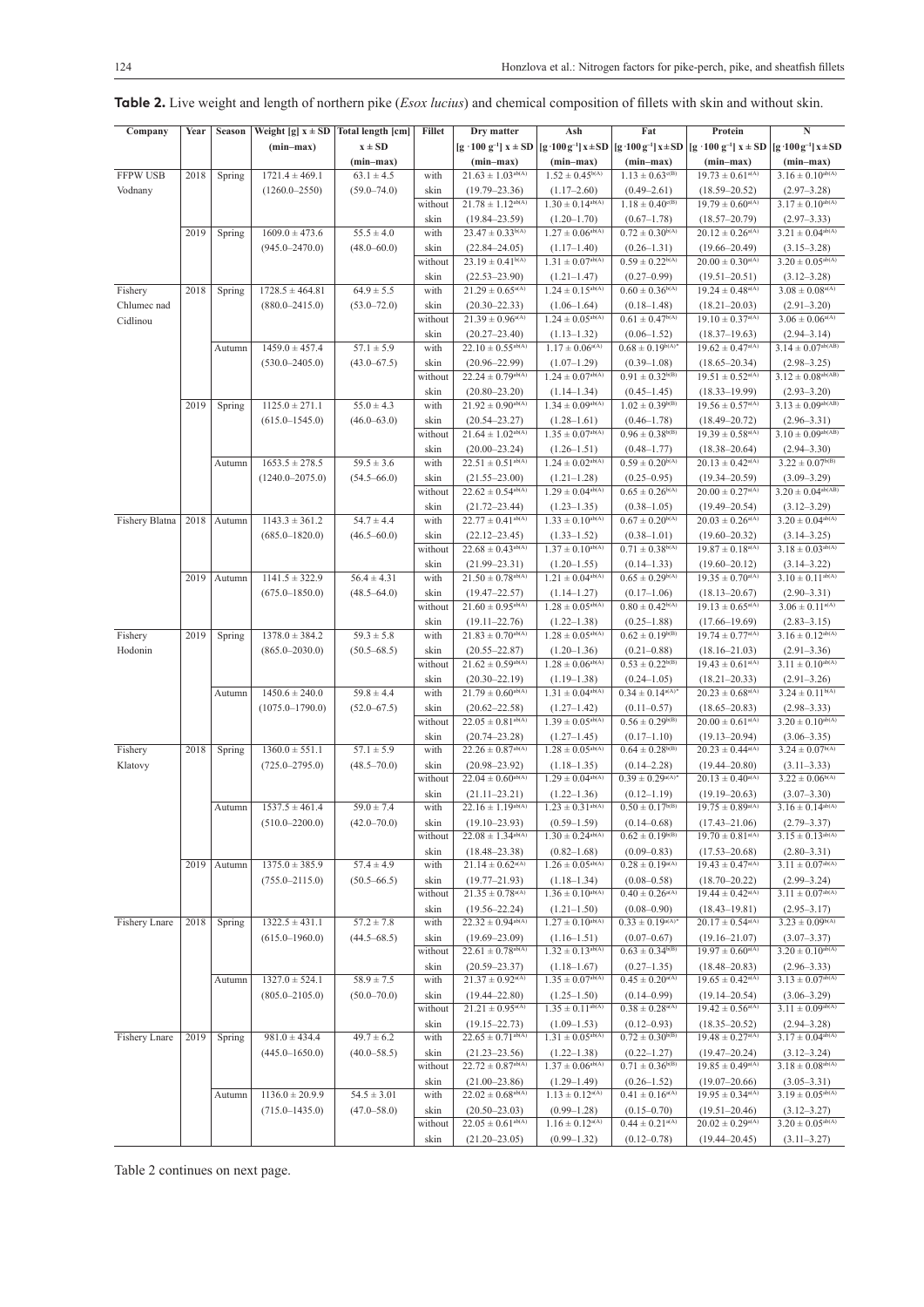#### **Table 2.** cont.

| Company       | Year | Season | Weight $[g]$ $x \pm SD$ | Total length [cm] | Fillet  | Dry matter                        | Ash                     | Fat                             | Protein                                                                                                                                                                                                 | N                          |
|---------------|------|--------|-------------------------|-------------------|---------|-----------------------------------|-------------------------|---------------------------------|---------------------------------------------------------------------------------------------------------------------------------------------------------------------------------------------------------|----------------------------|
|               |      |        | $(min-max)$             | $x \pm SD$        |         |                                   |                         |                                 | $[g \cdot 100 \text{ g}^{-1}] x \pm SD$ $[g \cdot 100 \text{ g}^{-1}] x \pm SD$ $[g \cdot 100 \text{ g}^{-1}] x \pm SD$ $[g \cdot 100 \text{ g}^{-1}] x \pm SD$ $[g \cdot 100 \text{ g}^{-1}] x \pm SD$ |                            |
|               |      |        |                         | (min-max)         |         | $(min-max)$                       | (min-max)               | $(min-max)$                     | $(min-max)$                                                                                                                                                                                             | $(min-max)$                |
| Fishery Tabor | 2018 | Spring | $937.0 \pm 202.2$       | $52.3 \pm 4.0$    | with    | $21.69 \pm 0.58^{\text{ab(A)}}$   | $1.28 \pm 0.06^{ab(A)}$ | $0.43 \pm 0.27^{a(A)}$          | $19.82 \pm 0.29^{\text{a(A)}}$                                                                                                                                                                          | $3.17 \pm 0.05^{ab(A)}$    |
|               |      |        | $(685.0 - 1315.0)$      | $(46.0 - 60.0)$   | skin    | $(20.94 - 22.75)$                 | $(1.18 - 1.38)$         | $(0.06 - 1.00)$                 | $(19.38 - 20.28)$                                                                                                                                                                                       | $(3.10 - 3.24)$            |
|               |      |        |                         |                   | without | $21.80 \pm 0.65^{\text{ab(A)}}$   | $1.34 \pm 0.07^{ab(A)}$ | $0.51 \pm 0.24^{\text{ab(AB)}}$ | $19.53 \pm 0.36^{\text{a(A)}}$                                                                                                                                                                          | $3.12 \pm 0.06^{ab(A)}$    |
|               |      |        |                         |                   | skin    | $(20.69 - 22.71)$                 | $(1.22 - 1.48)$         | $(0.08 - 0.95)$                 | $(18.74 - 20.04)$                                                                                                                                                                                       | $(3.00 - 3.21)$            |
|               |      | Autumn | $677.0 \pm 80.7$        | $46.0 \pm 1.6$    | with    | $22.42 \pm 0.45^{\text{ab(A)}}$   | $1.42 \pm 0.06^{b(A)}$  | $0.47 \pm 0.13^{ab(AB)}$        | $20.10 \pm 0.18^{\text{a(A)}}$                                                                                                                                                                          | $3.22 \pm 0.03^{b(A)}$     |
|               |      |        | $(560.0 - 800.0)$       | $(43.0 - 48.5)$   | skin    | $(21.38 - 22.97)$                 | $(1.35 - 1.57)$         | $(0.30 - 0.74)$                 | $(19.83 - 20.44)$                                                                                                                                                                                       | $(3.17 - 3.27)$            |
|               |      |        |                         |                   | without | $22.57 \pm 0.45^{\text{ab(A)}}$   | $1.38 \pm 0.07^{ab(A)}$ | $0.55 \pm 0.20^{\text{ab(AB)}}$ | $20.07 \pm 0.31^{\text{a(A)}}$                                                                                                                                                                          | $3.22 \pm 0.05^{b(A)}$     |
|               |      |        |                         |                   | skin    | $(21.46 - 23.03)$                 | $(1.30 - 1.50)$         | $(0.20 - 0.92)$                 | $(19.48 - 20.58)$                                                                                                                                                                                       | $(3.12 - 3.29)$            |
|               | 2019 | Spring | $1565.0 \pm 889.1$      | $57.7 \pm 9.7$    | with    | $23.52 \pm 0.82^{b(A)}$           | $1.26 \pm 0.05^{ab(A)}$ | $0.91 \pm 0.48^{\text{c(B)}}$   | $20.30 \pm 0.43$ <sup>a(A)</sup>                                                                                                                                                                        | $3.25 \pm 0.07^{\rm b(A)}$ |
|               |      |        | $(760.0 - 3980.0)$      | $(48.0 - 82.0)$   | skin    | $(22.50 - 25.00)$                 | $(1.18 - 1.34)$         | $(0.34 - 2.02)$                 | $(19.36 - 20.87)$                                                                                                                                                                                       | $(3.10 - 3.34)$            |
|               |      |        |                         |                   | without | $23.22 \pm 0.74^{b(A)}$           | $1.26 \pm 0.06^{ab(A)}$ | $0.74 \pm 0.42^{\text{b(B)}}$   | $20.05 \pm 0.41$ <sup>a(A)</sup>                                                                                                                                                                        | $3.22 \pm 0.07^{b(A)}$     |
|               |      |        |                         |                   | skin    | $(21.92 - 24.39)$                 | $(1.16 - 1.36)$         | $(0.20 - 1.62)$                 | $(19.45 - 20.81)$                                                                                                                                                                                       | $(3.11 - 3.33)$            |
|               |      | Autumn | $981.0 \pm 269.9$       | $51.0 \pm 4.2$    | with    | $21.84 \pm 0.38^{ab(A)}$          | $1.35 \pm 0.13^{ab(A)}$ | $0.68 \pm 0.22^{b(B)}$          | $19.94 \pm 0.39^{\text{a(A)}}$                                                                                                                                                                          | $3.19 \pm 0.06^{ab(A)}$    |
|               |      |        | $(540.0 - 1650.0)$      | $(43.5 - 60.0)$   | skin    | $(21.07 - 22.50)$                 | $(1.20 - 1.57)$         | $(0.27-1.13)$                   | $(19.37 - 20.37)$                                                                                                                                                                                       | $(3.10 - 3.26)$            |
|               |      |        |                         |                   | without | $21.86 \pm 0.45$ <sup>ab(A)</sup> | $1.37 \pm 0.14^{ab(A)}$ | $0.79 \pm 0.19^{\rm b(B)}$      | $19.71 \pm 0.28$ <sup>a(A)</sup>                                                                                                                                                                        | $3.15 \pm 0.05^{ab(A)}$    |
|               |      |        |                         |                   | skin    | $(20.94 - 22.57)$                 | $(1.22 - 1.63)$         | $(0.60 - 1.18)$                 | $(19.38 - 20.16)$                                                                                                                                                                                       | $(3.10 - 3.23)$            |

Data are mean  $\pm$  standard deviation (minimum value–maximum value),  $n = 10$ . Values with different small letters in superscripts are significantly (*P* < 0.05) different among the locality groups. Values with different capital letters in superscripts are significantly  $(P < 0.05)$  different among the season groups in one locality. \*Denotes significant differences among fillets with skin or fillets without skin values over one sampling  $(P < 0.01)$ .



**Figure 3.** Ordination plots of sample distribution after principal component analysis (PCA) of functional traits as response variables (**A**) and redundancy analysis (RDA) (**B**) of functional traits as response variables and weight of northern pike, *Esox lucius* as explanatory variable. N+skin = nitrogen concentration in fillet with skin, N-skin = nitrogen concentration in fillet without skin, Fat+skin = fat percentage in fillet with skin, Fat-skin = fat percentage in fillet without skin, Weight = body weight of individual fish; abbreviations used in legend:  $S =$ spring sampling,  $A =$ autumn sampling). The length of the arrow reflects the power of the variable to differentiate the samples. Sample scores were limited to 90 points for better fit.

 $1.17 \pm 0.36$  and spring 2019, 0.74  $\pm$  0.54) and Blatna (autumn 2018,  $1.83 \pm 0.72$  and autumn 2019,  $2.42 \pm 2.34$ ) and without skin from FFPW USB (spring 2018, 0.79  $\pm$ 0.31 and spring 2019,  $0.54 \pm 0.48$ ) and Blatna (autumn 2018,  $1.20 \pm 0.59$  and autumn 2019,  $1.53 \pm 2.16$ ) compared to other groups. We found significant differences  $(P < 0.01)$  in fat content of fillets with and without skin in sheatfish from FFPW USB in spring  $2018$  (1.17  $\pm$  0.36 and  $0.79 \pm 0.31$ ), Chlumec nad Cidlinou in spring 2019  $(13.41 \pm 2.67 \text{ and } 9.33 \pm 2.89)$ , Blatna in autumn 2019  $(2.42 \pm 2.34 \text{ and } 1.53 \pm 2.16)$ , and Klatovy in autumn 2019 (8.63  $\pm$  2.80 and 6.92  $\pm$  2.41).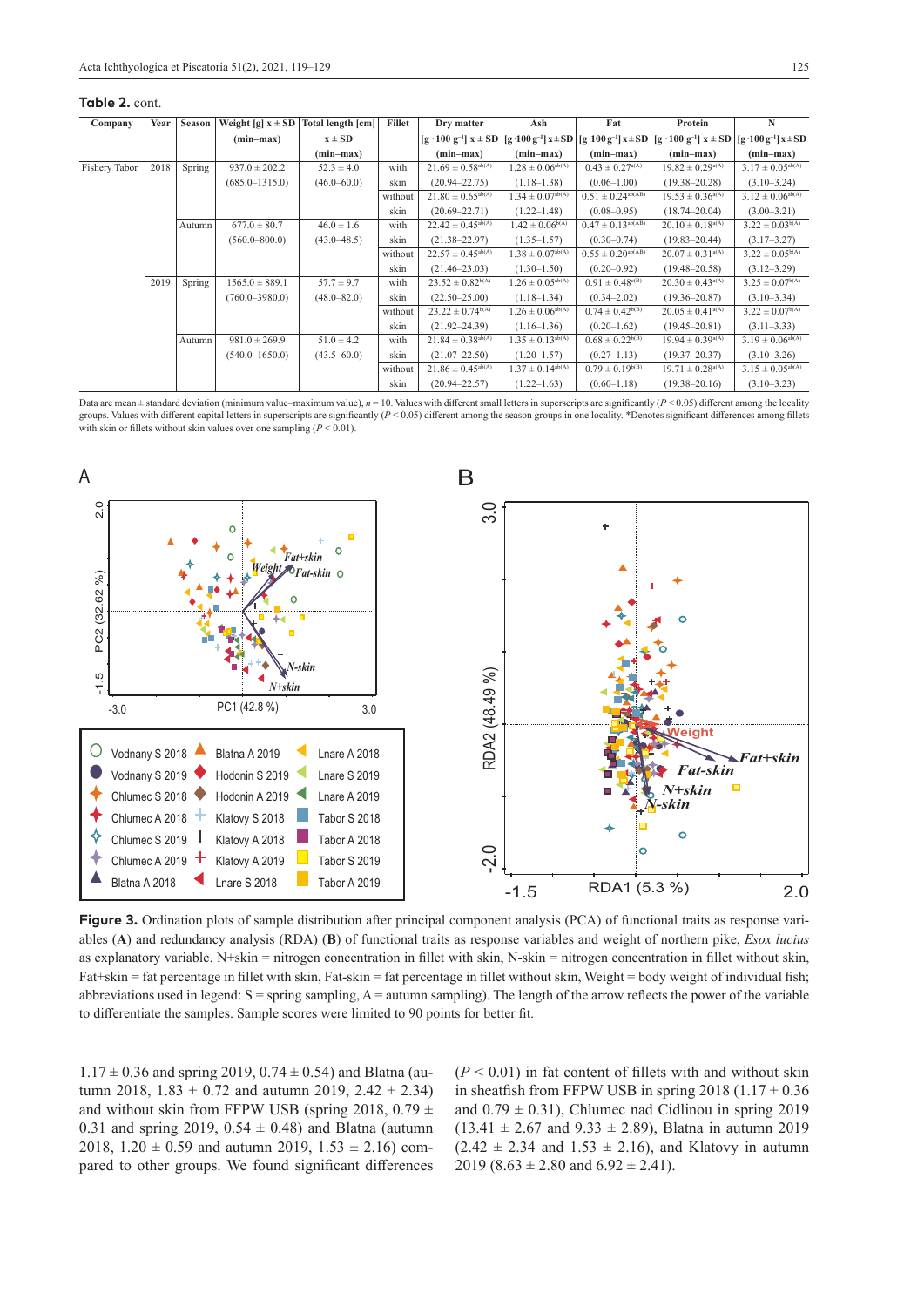| Company                    | Year | Season      | Weight [g] $x \pm SD$ | <b>Total length</b>           | <b>Fillet</b> | Dry matter                        | Ash                            | Fat                              | Protein                                                                                                                                                                                                           | $\overline{\bf N}$              |
|----------------------------|------|-------------|-----------------------|-------------------------------|---------------|-----------------------------------|--------------------------------|----------------------------------|-------------------------------------------------------------------------------------------------------------------------------------------------------------------------------------------------------------------|---------------------------------|
|                            |      |             | $(min-max)$           | $[\text{cm}] x \pm \text{SD}$ |               |                                   |                                |                                  | $[g \cdot 100 \text{ g}^{-1}]$ x $\pm$ SD $[g \cdot 100 \text{ g}^{-1}]$ x $\pm$ SD $[g \cdot 100 \text{ g}^{-1}]$ x $\pm$ SD $[g \cdot 100 \text{ g}^{-1}]$ x $\pm$ SD $[g \cdot 100 \text{ g}^{-1}]$ x $\pm$ SD |                                 |
|                            |      |             |                       | $(min-max)$                   |               | $(min-max)$                       | $(min-max)$                    | $(min-max)$                      | $(min-max)$                                                                                                                                                                                                       | $(min-max)$                     |
| <b>FFPW USB</b>            | 2018 | Spring      | $900.0 \pm 76.9$      | $50.5 \pm 1.2$                | with          | $19.07 \pm 0.57^{\text{a(A)}}$    | $0.99 \pm 0.01^{ab(A)}$        | $1.17 \pm 0.36^{a(B)}$           | $17.03 \pm 0.36^{\text{a(A)}}$                                                                                                                                                                                    | $2.73 \pm 0.06^{ab(A)}$         |
| Vodnany                    |      |             | $(750.0 - 1000.0)$    | $(48.0 - 52.0)$               | skin          | $(18.22 - 20.27)$                 | $(0.97-1.00)$                  | $(16.42 - 17.61)$                | $(16.42 - 17.61)$                                                                                                                                                                                                 | $(2.63 - 2.82)$                 |
|                            |      |             |                       |                               | without       | $18.84 \pm 0.58^{\text{a(A)}}$    | $1.03 \pm 0.04^{ab(A)}$        | $0.79 \pm 0.31$ <sup>a(A)*</sup> | $16.88 \pm 0.51$ <sup>a(A)</sup>                                                                                                                                                                                  | $2.70 \pm 0.08^{\text{ab(A)}}$  |
|                            |      |             |                       |                               | skin          | $(17.72 - 20.02)$                 | $(0.98 - 1.13)$                | $(0.45 - 1.40)$                  | $(15.69 - 17.60)$                                                                                                                                                                                                 | $(2.51 - 2.82)$                 |
|                            | 2019 | Spring      | $744.0 \pm 161.0$     | $48.8 \pm 3.1$                | with          | $19.91 \pm 0.91$ <sup>a(A)</sup>  | $1.04 \pm 0.74^{\text{ab(A)}}$ | $0.74 \pm 0.54^{\text{a(A)}}$    | $17.52 \pm 0.69^{\text{a(A)}}$                                                                                                                                                                                    | $2.80 \pm 0.11^{ab(A)}$         |
|                            |      |             | $(505.0 - 985.0)$     | $(44.0 - 53.0)$               | skin          | $(18.83 - 21.38)$                 | $(0.98 - 1.09)$                | $(0.16 - 1.79)$                  | $(16.58 - 18.62)$                                                                                                                                                                                                 | $(2.65 - 2.98)$                 |
|                            |      |             |                       |                               | without       | $25.64 \pm 2.49^{\mathrm{b(B)}*}$ | $1.07 \pm 0.04^{\text{ab(A)}}$ | $0.54 \pm 0.48^{\text{a(A)}}$    | $17.52 \pm 0.70^{\text{a(A)}}$                                                                                                                                                                                    | $2.80 \pm 0.11^{ab(A)}$         |
|                            |      |             |                       |                               | skin          | $(21.64 - 31.63)$                 | $(0.95 - 1.12)$                | $(0.16 - 1.48)$                  | $(18.40 - 20.79)$                                                                                                                                                                                                 | $(2.68 - 3.01)$                 |
| Fishery                    |      | 2018 Autumn | $2027.0 \pm 1170.9$   | $59.95 \pm 9.31$              | with          | $24.82 \pm 2.42^{b(A)}$           | $0.99 \pm 0.07^{\rm ab(AB)}$   | $6.61 \pm 2.98^{b(A)}$           | $16.59 \pm 0.58^{\text{a(A)}}$                                                                                                                                                                                    | $2.66 \pm 0.09^{ab(AB)}$        |
| Chlumec nad                |      |             | $(885.0 - 4115.0)$    | $(48.0 - 75.5)$               | skin          | $(22.52 - 30.48)$                 | $(0.89 - 1.07)$                | $(3.06 - 13.33)$                 | $(15.71 - 17.67)$                                                                                                                                                                                                 | $(2.51 - 2.83)$                 |
| Cidlinou                   |      |             |                       |                               | without       | $24.82 \pm 3.45^{b(A)}$           | $1.05 \pm 0.08^{ab(B)}$        | $7.21 \pm 4.00^{b(A)}$           | $16.35 \pm 0.67$ <sup>a(A)</sup>                                                                                                                                                                                  | $2.62 \pm 0.11$ <sup>a(A)</sup> |
|                            |      |             |                       |                               | skin          | $(20.67 - 30.38)$                 | $(0.84 - 1.12)$                | $(3.08 - 15.02)$                 | $(14.67 - 17.18)$                                                                                                                                                                                                 | $(2.35 - 2.75)$                 |
|                            | 2019 | Spring      | $3220.0 \pm 426.3$    | $76.9 \pm 3.6$                | with          | $30.56 \pm 2.01$ <sup>d(C)</sup>  | $0.90 \pm 0.05^{\text{a(A)}*}$ | $13.41 \pm 2.67^{\circ(B)}$      | $16.31 \pm 0.61$ <sup>a(A)</sup>                                                                                                                                                                                  | $2.62 \pm 0.10^{\text{a(A)}}$   |
|                            |      |             | $(2435.0 - 3725.0)$   | $(70.0 - 82.0)$               | skin          | $(26.27 - 32.55)$                 | $(0.81 - 0.98)$                | $(7.71 - 16.50)$                 | $(15.73 - 17.66)$                                                                                                                                                                                                 | $(2.52 - 2.83)$                 |
|                            |      |             |                       |                               | without       | $27.25 \pm 2.22^{\text{c(B)}*}$   | $0.98 \pm 0.07^{a(A)}$         | $9.33 \pm 2.89^{\text{c(B)}*}$   | $17.33 \pm 0.65$ <sup>a(A)</sup>                                                                                                                                                                                  | $2.77 \pm 0.01^{ab(B)*}$        |
|                            |      |             |                       |                               | skin          | $(23.25 - 30.68)$                 | $(0.83 - 1.06)$                | $(4.76 - 13.93)$                 | $(16.12 - 18.00)$                                                                                                                                                                                                 | $(2.58 - 2.88)$                 |
|                            |      | Autumn      | $3892.5 \pm 732.0$    | $77.8 \pm 6.8$                | with          | $25.48 \pm 1.32^{b(A)}$           | $0.92 \pm 0.06^{a(A)}$         | $7.60 \pm 1.62^{b(A)}$           | $16.33 \pm 0.62^{\text{a(A)}}$                                                                                                                                                                                    | $2.61 \pm 0.10^{\text{a(A)}}$   |
|                            |      |             | $(2515.0 - 4815.0)$   | $(55.5 - 91.0)$               | skin          | $(23.46 - 27.19)$                 | $(0.82 - 1.06)$                | $(5.16 - 10.03)$                 | $(14.95 - 17.22)$                                                                                                                                                                                                 | $(2.39 - 2.76)$                 |
|                            |      |             |                       |                               | without       | $24.24 \pm 1.60^{b(A)}$           | $0.97 \pm 0.09^{\text{a(A)}}$  | $5.93 \pm 1.65^{b(A)}$           | $16.77 \pm 0.44^{\text{a(A)}}$                                                                                                                                                                                    | $2.68 \pm 0.07^{\rm a(A)}$      |
|                            |      |             |                       |                               | skin          | $(22.31 - 27.34)$                 | $(0.85 - 1.15)$                | $(2.91 - 8.68)$                  | $(16.05 - 17.66)$                                                                                                                                                                                                 | $(2.57 - 2.81)$                 |
| Fishery Blatna 2018 Autumn |      |             | $2552.5 \pm 1290.3$   | $72.0 \pm 12.3$               | with          | $21.97 \pm 0.58^{\text{a(A)}}$    | $1.08 \pm 0.13^{ab(AB)}$       | $1.83 \pm 0.72$ <sup>a(A)</sup>  | $18.23 \pm 0.32$ <sup>a(A)</sup>                                                                                                                                                                                  | $2.92 \pm 0.05^{b(A)}$          |
|                            |      |             | $(1005.0 - 4870.0)$   | $(55.5 - 91.0)$               | skin          | $(21.16 - 23.09)$                 | $(0.76 - 1.29)$                | $(1.04 - 3.03)$                  | $(17.60 - 18.67)$                                                                                                                                                                                                 | $(2.82 - 2.99)$                 |
|                            |      |             |                       |                               | without       | $21.15 \pm 0.36^{\text{a(A)}}$    | $1.15 \pm 0.05^{b(B)}$         | $1.20 \pm 0.59^{\text{a(A)}}$    | $18.12 \pm 0.36^{\text{a(A)}}$                                                                                                                                                                                    | $2.90 \pm 0.06^{b(A)}$          |
|                            |      |             |                       |                               | skin          | $(20.42 - 21.77)$                 | $(1.08 - 1.26)$                | $(0.39 - 2.52)$                  | $(17.60 - 18.62)$                                                                                                                                                                                                 | $(2.82 - 2.98)$                 |
|                            |      | 2019 Autumn | $2527.5 \pm 1481.6$   | $72.4 \pm 11.01$              | with          | $20.77 \pm 2.06^{a(A)}$           | $0.95 \pm 0.05^{a(A)}$         | $2.42 \pm 2.34^{\text{a(A)}}$    | $17.26 \pm 0.64^{\text{a(A)}}$                                                                                                                                                                                    | $2.76 \pm 0.10^{ab(A)}$         |
|                            |      |             | $(515.0 - 6115.0)$    | $(60.0 - 100.0)$              | skin          | $(19.11 - 26.50)$                 | $(0.87 - 1.03)$                | $(0.81 - 9.05)$                  | $(16.17 - 18.15)$                                                                                                                                                                                                 | $(2.59 - 2.90)$                 |
|                            |      |             |                       |                               | without       | $19.86 \pm 1.81$ <sup>a(A)</sup>  | $1.01 \pm 0.07^{ab(AB)}$       | $1.53 \pm 2.16^{a(A)^*}$         | $17.21 \pm 0.33^{\text{a(A)}}$                                                                                                                                                                                    | $2.75 \pm 0.05^{ab(A)}$         |
|                            |      |             |                       |                               | skin          | $(18.57 - 24.94)$                 | $(0.93 - 1.12)$                | $(0.22 - 7.71)$                  | $(16.65 - 17.59)$                                                                                                                                                                                                 | $(2.66 - 2.81)$                 |
| Fishery                    | 2019 | Spring      | $5892.9 \pm 1055.4$   | $93.3 \pm 6.8$                | with          | $26.09 \pm 3.05^{b(A)}$           | $0.92 \pm 0.08^{\text{a(A)}}$  | $7.94 \pm 3.79^{b(A)}$           | $17.35 \pm 0.81^{\text{a(A)}}$                                                                                                                                                                                    | $2.78 \pm 0.13^{ab(A)}$         |
| Hodonin                    |      |             | $(4805.0 - 7780.0)$   | $(87.0 - 105.0)$              | skin          | $(21.57 - 30.37)$                 | $(0.83 - 1.04)$                | $(2.51-13.69)$                   | $(16.00 - 18.42)$                                                                                                                                                                                                 | $(2.56 - 2.95)$                 |
|                            |      |             |                       |                               | without       | $25.17 \pm 3.19^{b(A)}$           | $0.98 \pm 0.08^{\text{a(A)}}$  | $6.84 \pm 3.78^{b(A)}$           | $17.52 \pm 0.74^{\text{a(A)}}$                                                                                                                                                                                    | $2.80 \pm 0.12^{ab(A)}$         |
|                            |      |             |                       |                               | skin          | $(21.14 - 29.78)$                 | $(0.88 - 1.11)$                | $(2.39 - 12.97)$                 | $(16.17 - 0.74)$                                                                                                                                                                                                  | $(2.59 - 2.92)$                 |
|                            |      | Autumn      | $4979.0 \pm 1798.8$   | $83.5 \pm 9.5$                | with          | $27.07 \pm 2.47^{\text{b(A)}}$    | $0.95 \pm 0.05^{a(A)}$         | $8.95 \pm 3.01^{b(A)}$           | $17.06 \pm 0.62^{\text{a(A)}}$                                                                                                                                                                                    | $2.73 \pm 0.10^{ab(A)}$         |
|                            |      |             | $(3120.0 - 9265.0)$   | $(72.0 - 101.0)$              | skin          | $(23.18 - 32.86)$                 | $(0.83 - 1.01)$                | $(4.60 - 16.57)$                 | $(15.80 - 18.04)$                                                                                                                                                                                                 | $(2.53 - 2.89)$                 |
|                            |      |             |                       |                               | without       | $25.64 \pm 2.49^{b(A)}$           | $1.03 \pm 0.05^{ab(A)}$        | $7.11 \pm 2.72^{b(A)}$           | $17.29 \pm 0.54^{\text{a(A)}}$                                                                                                                                                                                    | $2.77 \pm 0.09^{ab(A)}$         |
|                            |      |             |                       |                               | skin          | $(21.64 - 31.63)$                 | $(0.95 - 1.13)$                | $(3.16 - 13.82)$                 | $(16.21 - 18.08)$                                                                                                                                                                                                 | $(2.59 - 2.89)$                 |
| Fishery                    |      | 2019 Autumn | $5220.0 \pm 2247.8$   | $86.7 \pm 13.9$               | with          | $26.66 \pm 2.08^{b(A)}$           | $0.92 \pm 0.05^{a(A)}$         | $8.63 \pm 2.80^{b(A)}$           | $16.99 \pm 0.72$ <sup>a(A)</sup>                                                                                                                                                                                  | $2.72 \pm 0.12^{ab(A)}$         |
| Klatovy                    |      |             | $(1955.0 - 8615.0)$   | $(64.0 - 105.0)$              | skin          | $(22.77 - 30.97)$                 | $(0.84 - 1.00)$                | $(4.16 - 13.10)$                 | $(15.61 - 18.51)$                                                                                                                                                                                                 | $(2.50-2.96)$                   |
|                            |      |             |                       |                               | without       | $26.04 \pm 2.44^{b(A)}$           | $0.98 \pm 0.05^{a(A)}$         | $6.92 \pm 2.41^{b(A)*}$          | $17.17 \pm 0.46^{\text{a(A)}}$                                                                                                                                                                                    | $2.75 \pm 0.07^{ab(A)}$         |
|                            |      |             |                       |                               | skin          | $(22.14 - 31.28)$                 | $(0.90 - 1.05)$                | $(3.23 - 11.10)$                 | $(16.17 - 17.74)$                                                                                                                                                                                                 | $(2.59 - 2.84)$                 |

**Table 3.** Live weight and length of sheatfish (*Silurus glanis*) and chemical composition of fillets with skin and without skin.

Data are mean ± standard deviation (minimum value–maximum value), *n* = 10. Values with different small letters in superscripts are significantly (*P* < 0.05) different among the locality groups. Values with different capital letters in superscripts are significantly (*P* < 0.05) different among the season groups in one locality. \*Denotes significant differences among fillets with skin or fillets without skin values over one sampling  $(P < 0.01)$ .

There were no significant differences  $(P > 0.05)$  in protein content of sheatfish fillets of different farms, seasons, years, or with/without skin.

The nitrogen content was significantly lower  $(P < 0.01)$ in sheatfish fillets with skin from Chlumec nad Cidlinou (spring 2019,  $2.62 \pm 0.10$  and autumn 2019,  $2.61 \pm 0.10$ ), and fillets without skin from Chlumec nad Cidlinou (autumn 2018,  $2.62 \pm 0.11$  and autumn 2019,  $2.68 \pm 0.07$ ) compared to those with (2.92  $\pm$  0.05) and without (2.90  $\pm$ 0.06) skin from Blatna in autumn 2018. Nitrogen content of fillets with skin  $(2.62 \pm 0.10)$  significantly  $(P < 0.01)$ differed from those without skin  $(2.77 \pm 0.01)$  in sheatfish from Chlumec nad Cidlinou in spring 2019.

The first two axes of PCA in sheatfish explained 92.80% and the PC1 axis explained 62.9% of the total variance (Fig. 4). The samples were not clearly separated into specific clusters, but a gradient of samples negatively correlated with fat content. RDA distribution showed that fish weight was a stronger explanatory factor for functional traits data (first two canonical axes explained 77.80% of variability, permutation test on all axes: pseu $dof = 25.7$ ,  $P < 0.002$ ) in sheatfish than in European pike-perch and northern pike.

#### **Nitrogen factors**

Nitrogen factor indicates the content of nitrogen determined by Kjeldahl (ISO 937 1978). The term was chosen in the context of the Codex standard (CA 2004). The recommended nitrogen factor was determined from all samples of each fish species and expressed as mean and standard deviation. The recommended nitrogen factors for European pike-perch, northern pike, and sheatfish fillets with skin and without skin determined by Kjeldahl methods are given in Table 4. The recommended nitrogen factor for European pike-perch with skin is  $3.28 \pm$ 0.09 and  $3.21 \pm 0.09$  without skin, for northern pike with skin is  $3.18 \pm 0.09$  and without skin is  $3.15 \pm 0.09$ , for sheatfish with skin 2.73  $\pm$  0.13 and without skin 2.75  $\pm$ 0.12. Codex Alimentarius recommended value  $\pm$  10% of variation (CA 2004).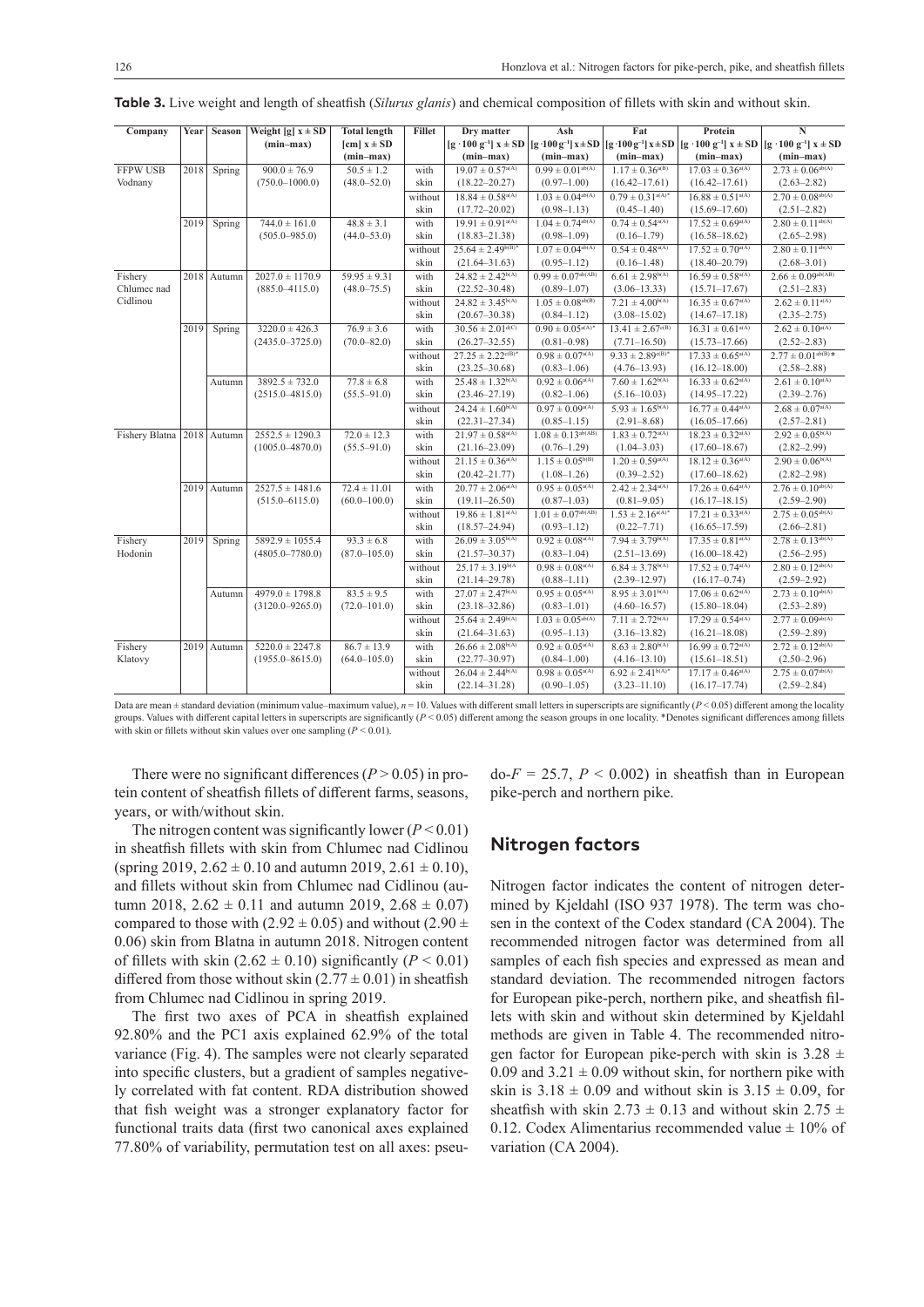

**Figure 4.** Ordination plots of sample distribution after principal component analysis (PCA) of functional traits as response variables (**A**) and redundancy analysis (RDA) (**B**) of functional traits as response variables and weight of sheatfish, *Silurus glanis* as explanatory variable. N+skin = nitrogen concentration in fillet with skin, N-skin = nitrogen concentration in fillet without skin, Fat+skin = fat percentage in fillet with skin, Fat-skin = fat percentage in fillet without skin, Weight = body weight of individual fish; abbreviations used in legend: S = spring sampling, A = autumn sampling). The length of the arrow reflects the power of the variable to differentiate the samples.

### **Discussion**

Fillet samples with and without skin from European pikeperch, *Sander lucioperca*; northern pike, *Esox lucius*; sheatfish, *Silurus glanis* from several rearing locations and different harvest seasons and years were analyzed for dry matter, protein, fat, and ash content. To date, there are no established nitrogen factors determined by the Kjeldahl method for European pike-perch, northern pike, and sheatfish with and without skin.

The basic nutrient values obtained in this study are similar to those reported by Policar et al. (2016) in European pike-perch, Salama and Davies (1994) and Modzelewska-Kapituła et al. (2017) in northern pike, and Jankowska et al. (2007) in sheatfish. The water percentage decreased, and the fat and protein percentages increased, with increasing body weight and length, whereas the ash content remained fairly constant. Our findings are in agreement with those reported for other fish species (Mc-Comish et al. 1974; Elliott 1976; Costopoulos and Fond 1989; Brown and Murphy 1991; Clawson et al. 1991; Salama and Davies 1994).

Obtained nitrogen factors, taking into account the fat content of fish with skin and without skin, for European pike-perch, northern pike, and sheatfish determined by

Kjeldahl method are given in Table 4. All these values take into account the fat contents of the fish fillets with skin and without skin. The fat content of European pikeperch and northern pike fillets was low as shown in Table 1 and Table 2. The sheatfish fillets contained higher fat percentage with larger inter-sample differences as shown in Table 3 nevertheless fat content showed no significant influence  $(P > 0.05)$  on protein (nitrogen) content. We found no association of nitrogen content with rearing location, sampling season, or presence of skin in European pike-perch and northern pike. Nitrogen and fat content in sheatfish were negatively correlated. It is not necessary to establish nitrogen factors on a fat-free basis as is the case for some fish species (Colwell et al. 2011).

**Table 4.** Recommended nitrogen factors.

| <b>Species</b>                          | <b>Fillet</b> | Nitrogen factor (Kjeldahl) |
|-----------------------------------------|---------------|----------------------------|
| European pike-perch (Sander lucioperca) | with skin     | $3.28 \pm 0.09$            |
|                                         | without skin  | $3.21 \pm 0.09$            |
| Northern pike ( <i>Esox Lucius</i> )    | with skin     | $3.18 \pm 0.09$            |
|                                         | without skin  | $3.15 \pm 0.09$            |
| Sheatfish (Silurus glanis)              | with skin     | $2.73 \pm 0.13$            |
|                                         | without skin  | $2.75 \pm 0.12$            |

Note: The recommended nitrogen factor was determined from all samples each fish species and mentioned as mean and standard deviation. Codex Alimentarius apply the recommended value  $\pm$  10% of variation (CA 2004).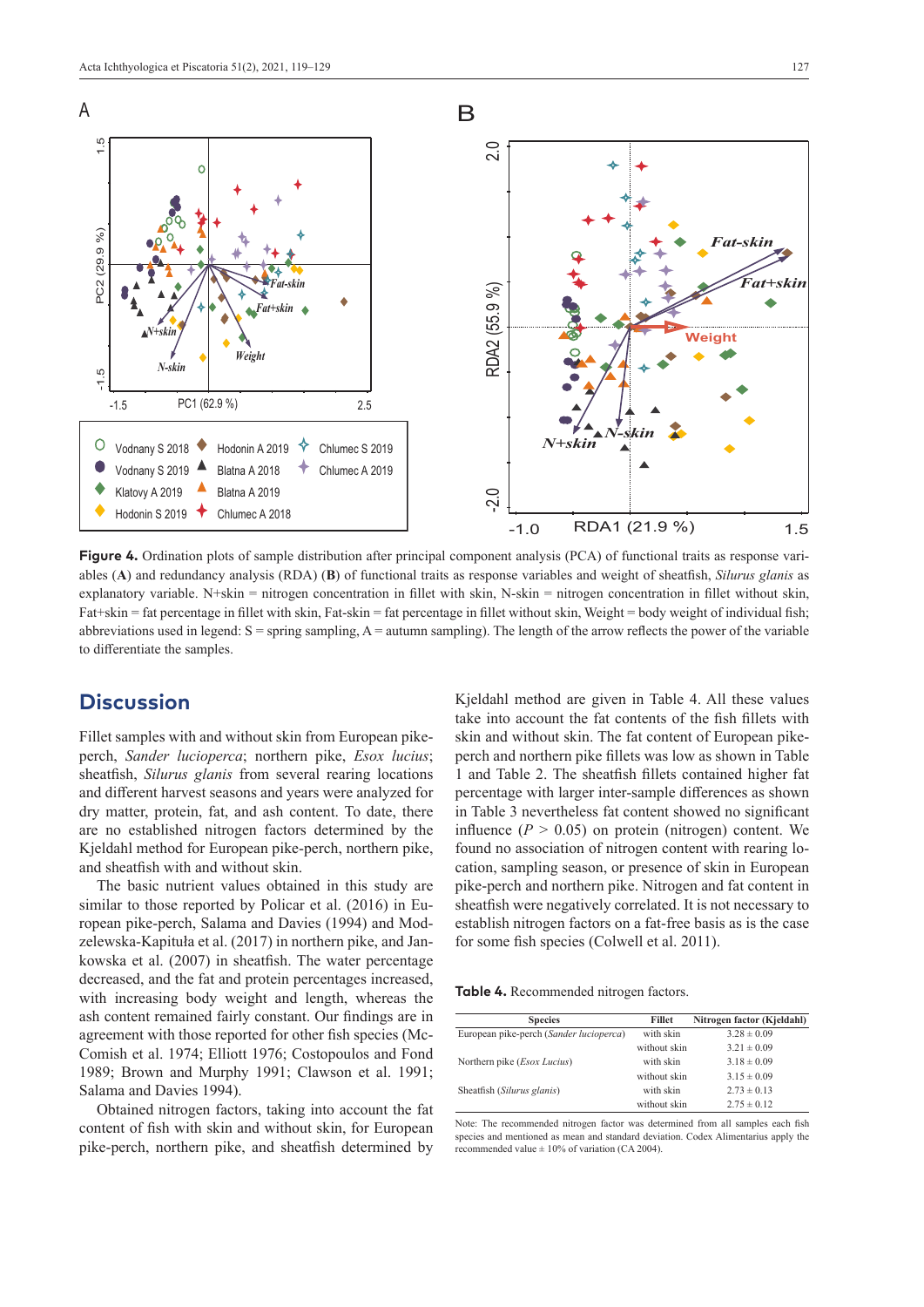128 Honzlova et al.: Nitrogen factors for pike-perch, pike, and sheatfish fillets

The established nitrogen factors allow analysis of products from European pike-perch, northern pike, and sheatfish, in accordance with the EU legislation. Regulation (EU) No 1169/2011 of the European Parliament and of the Council on the provision of food information to consumers (EC 2011), including the requirement for a Quantitative Ingredients Declaration (QUID) label specifying the quantity of fish content. On the basis of recommended nitrogen factors is possible to calculate the value of QUID (CA 2004) for analyzed samples which are verified for labeled QUID information.

There are limitations in the use of nitrogen factors. They are calculated as mean values with standard deviations, and it is important to bear in mind the effects of season, weight, fishery location, and nutritional status on natural values and the analytical variability of their determination and to apply the recommended value of  $\pm 10\%$ to the factor (CA 2004).

# **References**

- Adamkova V, Kacer P, Mraz J, Suchanek P, Pickova J, Kralova Lesna I, Skibova J, Kozak P, Maratka V (2011) The consumption of the carp meat and plasma lipids in secondary prevention in the heart ischemic disease patients. Neuroendocrinology Letters 32: 101–104.
- Adeniyi SA, Orjiekwe CL, Ehiagbonare JE, Josiah SJ (2012) Nutritional composition of three different fishes (*Clarias gariepinus*, *Malapterurus electricus* and *Tilapia guineensis*). Pakistan Journal of Nutrition 11(9): 793–797. <https://doi.org/10.3923/pjn.2012.891.895>
- Brown ML, Murphy BR (1991) Relationship of relative weight (*W*<sub>r</sub>) to proximate composition of juvenile striped bass and hybrid striped bass. Transactions of the American Fisheries Society 120: 509–518. [https://doi.org/10.1577/1548-8659\(1991\)120%3C0509:RORWT-](https://doi.org/10.1577/1548-8659(1991)120%3C0509:RORWTP%3E2.3.CO;2)[P%3E2.3.CO;2](https://doi.org/10.1577/1548-8659(1991)120%3C0509:RORWTP%3E2.3.CO;2)
- Buchtova H, Svobodova Z, Kocour M, Velisek J (2008) Chemical composition of edible parts of three-year-old experimental scaly crossbreds of common carp (*Cyprinus carpio*, Linnaeus 1758). Acta Alimentaria 37(3): 311–322.<https://doi.org/10.1556/AAlim.2008.0003>
- Buchtova H, Svobodova Z, Kocour M, Velisek J (2010) Chemical composition of fillets of mirror crossbreds common carp (*Cyprinus carpio* L.). Acta Veterinaria Brno 79(4): 551–557. [https://doi.](https://doi.org/10.2754/avb201079040551) [org/10.2754/avb201079040551](https://doi.org/10.2754/avb201079040551)
- CA [Codex Alimentarius] (2004) Standard for quick frozen fish sticks (fish fingers), fish portions and fish fillets – breaded or in batter. Codex Stan, 166–1989.
- Cavin Ch, Cottenet G, Cooper KM, Zbinden P (2018) Meat vulnerabilities to economic food adulteration require new analytical solutions. Chimia 72(10): 697–703.<https://doi.org/10.2533/chimia.2018.697>
- Čížková H, Ševčík R, Rajchl A, Pivoňka J, Voldřich M (2012) Trendy v autenticitě potravin a v přístupech k detekci falšování [Trends in food authenticity and detection of food adulteration]. Chemické Listy 106: 903–910. [In Czech]
- Clawson WG, Garlich JD, Coffey MT, Pond WG (1991) Nutritional, physiological, genetic, sex and age effects on fat-free dry matter composition of the body in avian, fish and mammalian species: A review. Journal of Animal Science 69(9): 3617–3644. [https://doi.](https://doi.org/10.2527/1991.6993617x) [org/10.2527/1991.6993617x](https://doi.org/10.2527/1991.6993617x)

# **Conclusions**

Determined nitrogen factors for European pike-perch, northern pike, and sheatfish would help to ensure that consumers are buying correctly labeled or described fish products. The recommended nitrogen factor for European pike-perch with skin is  $3.28 \pm 0.09$  and without the skin is  $3.21 \pm 0.09$ , for northern pike with skin is  $3.18$  $\pm$  0.09 and without the skin is 3.15  $\pm$  0.09, for sheatfish with skin  $2.73 \pm 0.13$  and without the skin  $2.75 \pm 0.12$ . Codex Alimentarius recommend allowing  $\pm$  10% variation (CA 2004).

# **Acknowledgments**

The study was financially supported by the Ministry of Agriculture of the Czech Republic via the project QK1810095.

- Colwell P, Ellison SLR, Walker MJ, Elahi S, Burns DT, Gray K (2011) Nitrogen factors for Atlantic salmon, *Salmo salar*, farmed in Scotland and in Norway and for the derived ingredient, "Salmon Frame Mince", in fish products. Journal of the Association of Public Analysts 39: 44–78.
- Costopoulos CG, Fond M (1989) Proximate body composition and energy content of plaice, *Pleuronectes platessa*, in relation to the condition factor. Netherlands Journal of Sea Research 24(1): 45–55. [https://doi.org/10.1016/0077-7579\(89\)90169-5](https://doi.org/10.1016/0077-7579(89)90169-5)
- EC [European Commission] (2002) Commission Regulation (EC) No 2004/2002 of 8 November 2002 relating to the procedure for determining the meat and fat content of certain pig meat products. Official Journal of the European Communities, L 308/22.
- EC [European Commission] (2008) Commission Regulation (EC) No 543/2008 of 16 June 2008 laying down detailed rules for the application of Council Regulation (EC) No 1234/2007 as regards the marketing standards for poultry meat. Official Journal of the European Communities, L 157/46.
- EC [European Commission] (2020) Consumption of fisheries and aquaculture products (2017). [https://ec.europa.eu/fisheries/6-consump](https://ec.europa.eu/fisheries/6-consumption_en)[tion\\_en](https://ec.europa.eu/fisheries/6-consumption_en) [Accessed date: June 13, 2020]
- EC [European Commission] (2011) Regulation (EU) No 1169/2011 of the European Parliament and of the Council of 25 October 2011 on the provision of food information to consumers, amending Regulations (EC) No 1924/2006 and (EC) No 1925/2006 of the European Parliament and of the Council, and repealing Commission Directive 87/250/EEC, Council Directive 90/496/EEC, Commission Directive 1999/10/EC, Directive 2000/13/EC of the European Parliament and of the Council, Commission Directives 2002/67/EC and 2008/5/EC and Commission Regulation (EC) No 608/2004. Official Journal of the European Communities, L 304/18.
- Elliott JM (1976) Body composition of brown trout, *Salmo trutta*, in relation to temperature and ration size. Journal of Ecology 45: 273– 289.<https://doi.org/10.2307/3779>
- Everstine K, Spink J, Kennedy S (2013) Economically motivated adulteration (EMA) of food: Common characteristics of EMA in-